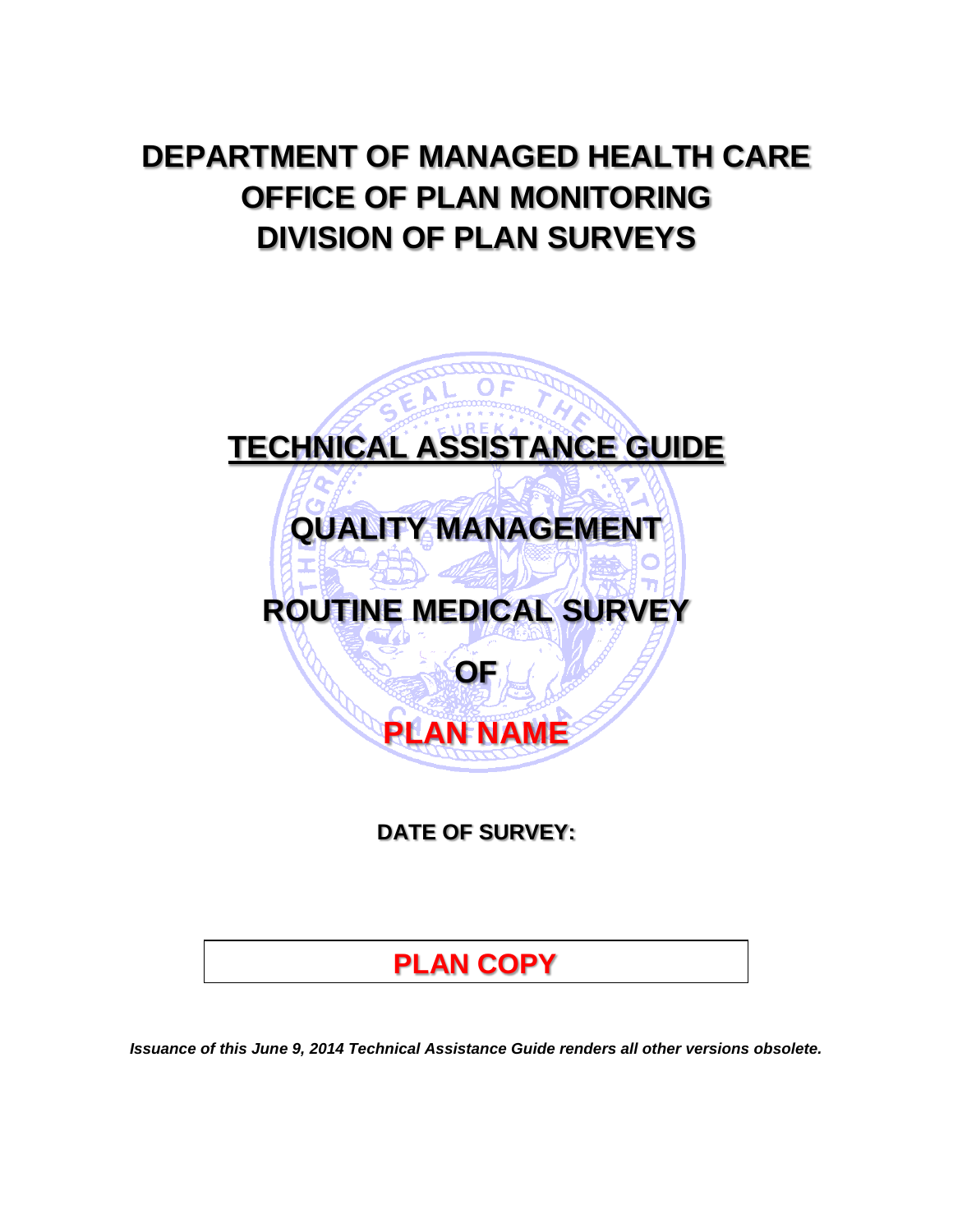#### **QUALITY MANAGEMENT REQUIREMENTS**

### **TABLE OF CONTENTS**

| Requirement QM-001: QM Program Intent and Regulatory Purpose, Structure &   |  |  |
|-----------------------------------------------------------------------------|--|--|
|                                                                             |  |  |
| Requirement QM-002: QM Program Monitors the Full Scope of QM Activities  11 |  |  |
| Requirement QM-003: Precautions to Ensure Appropriate Care is Not Withheld  |  |  |
|                                                                             |  |  |
|                                                                             |  |  |
|                                                                             |  |  |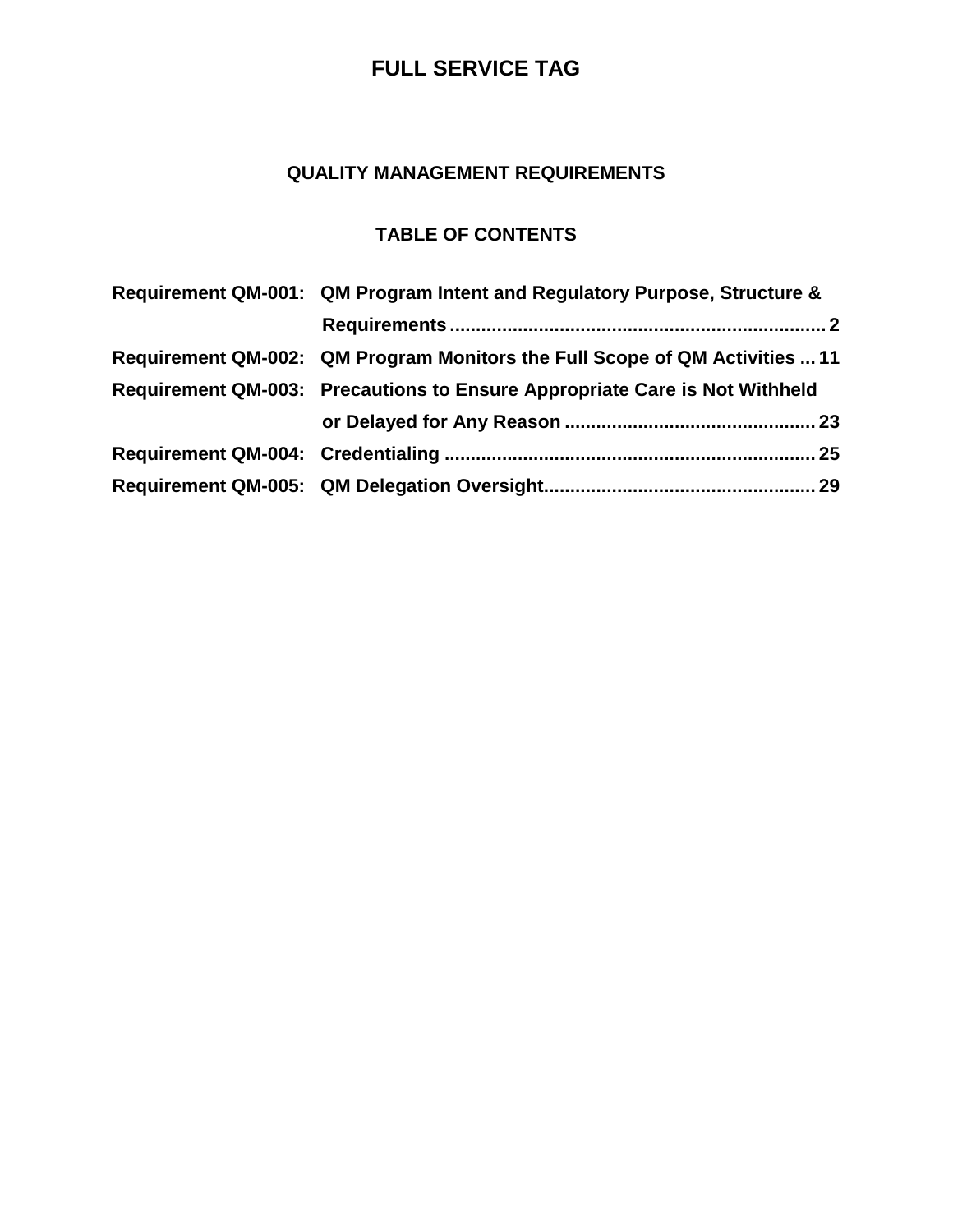#### <span id="page-2-0"></span>**Requirement QM-001: QM Program Intent and Regulatory Purpose, Structure & Requirements**

#### **STATUTORY /REGULATORY CITATIONS**

#### **CA Health and Safety Code section 1369**

Every plan shall establish procedures to permit subscribers and enrollees to participate in establishing the public policy of the plan. For purposes of this section, public policy means acts performed by a plan or its employees and staff to assure the comfort, dignity, and convenience of patients who rely on the plan's facilities to provide health care services to them, their families, and the public.

#### **28 CCR 1300.69**

Unless a plan complies with the requirements of the Health Maintenance Organization Act of 1973 in affording subscribers and enrollees' procedures to participate in establishing the public policy of the plan, as defined in Section 1369 of the Act, it shall comply with each of the following requirements:

(a) If the plan is a corporation, either:

(1) At least one-third of its governing board shall be subscribers and/or enrollees, or

(2) There shall be established a standing committee which shall be responsible for participating in establishing public policy of the plan as defined in Section 1369 of the Act, and whose recommendations and reports are regularly and timely reported to the governing board. The governing board shall act upon such recommendations and such action shall be recorded in the board's minutes. The membership of the standing committee shall comply with each of the following:

(A) At least 51% of the members shall be subscribers and/or enrollees,

(B) At least one member shall be a member of the governing board of the plan, and

(C) At least one member shall be a provider.

(b) If the plan is a partnership, trust or unincorporated association, there shall be established a standing committee of the governing body or executive committee of the plan, which committee shall be responsible for participation in establishing public policy of the plan as defined in Section 1369 of the Act and whose recommendations and reports are regularly and timely reported to the governing body or executive committee of the plan. The governing body or executive committee of the plan shall act upon such recommendations and such action shall be recorded in its minutes. The membership of the standing committee shall comply with each of the following:

(1) At least 51% of the members shall be subscribers and/or enrollees,

(2) At least one member shall also be a member of the governing body or executive committee of the plan, and

(3) At least one member shall be a provider.

(c) If the plan is a sole proprietorship, it shall establish a standing committee which shall be responsible for participation in establishing public policy of the plan as defined in Section 1369 of the Act and whose recommendations are reported regularly and timely to the sole proprietor. The sole proprietor shall act upon such recommendations and such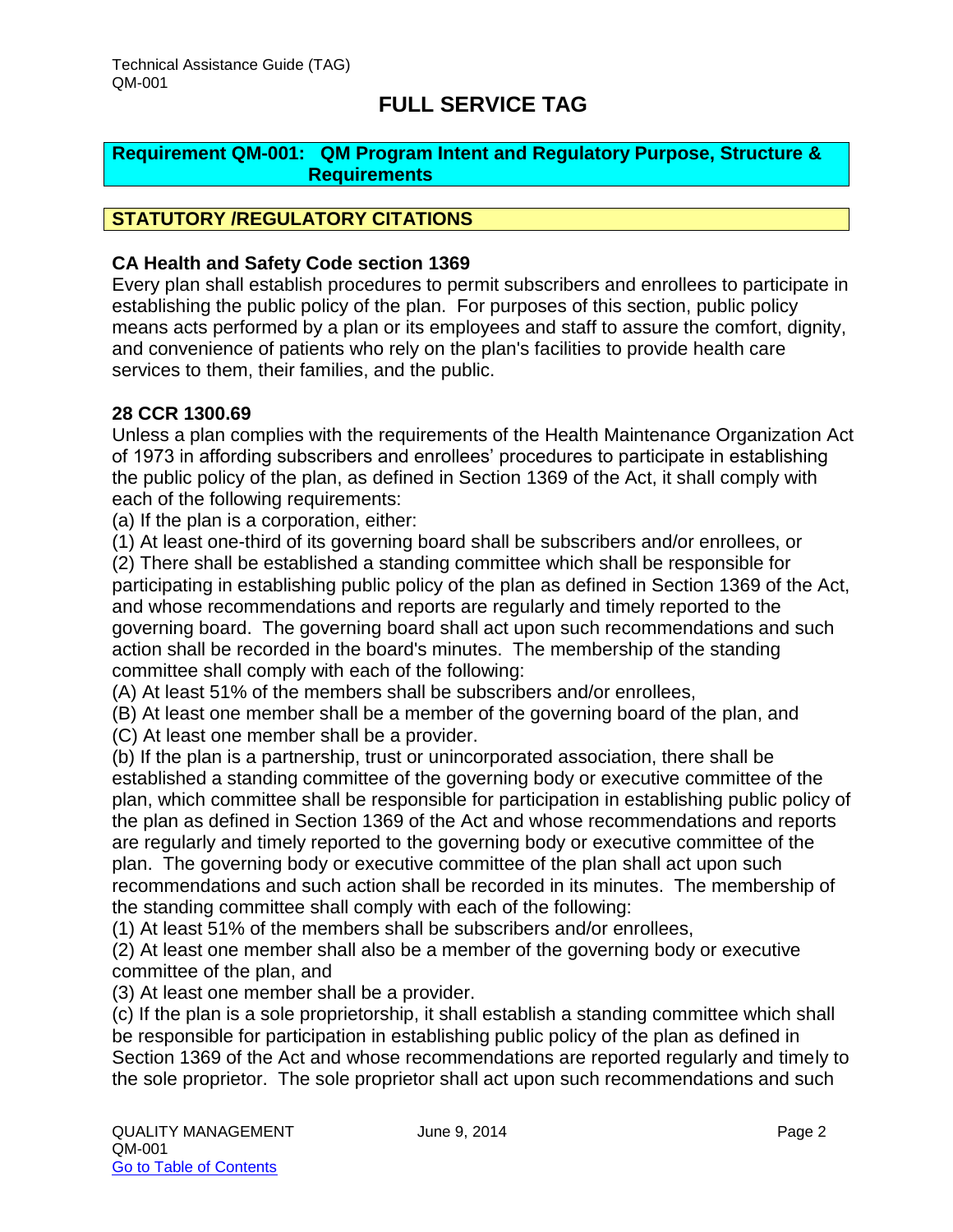action shall be recorded. The membership of the standing committee shall comply with each of the following:

(1) At least 51% of the members shall be subscribers and/or enrollees,

(2) The sole proprietor shall be a member, and

(3) At least one provider shall be a member.

(d) Those individuals who fulfill the requirements stated in this section for subscriber and/or enrollee membership upon the governing body or standing committee shall be persons who are not employees of the plan, providers of health care services, subcontractors to the plan or group contract brokers, or persons financially interested in the plan.

(e) Advisory committees do not meet the requirements of subsections (a), (b) or (c).

(f) Enrollees and subscribers participating in establishing public policy shall have access to information available from the plan regarding public policy, including financial information and information about the specific nature and volume of complaints received by the plan and their disposition.

(g) In connection with the selection of enrollee and subscriber members of any governing board or standing committee, the plan shall generally consider the makeup of its enrollee and subscriber population, including but not limited to factors such as ethnic extraction, demography, occupation and geography as well as identifiable and individual group participation. Any such selection or election of enrollee or subscriber members shall be conducted on a fair and reasonable basis. This subsection does not require the plan to maintain supporting statistical data.

(h) The public policy participation procedure shall be incorporated into the bylaws or other governing documents of the plan. The terms of subscriber and enrollee members of the public policy making body shall be of reasonable length and overlap so as to provide continuity and experience in representation. A standing committee shall meet at least quarterly.

(i) The plan shall (1) in each evidence of coverage or combined evidence of coverage and disclosure form, or at least annually by other means, furnish to its subscribers and enrollees a description of its system for their participation in establishing public policy, and (2) communicate material changes affecting public policy to subscribers and enrollees.

#### **28 CCR 1300.70(a)**

(a) Intent and Regulatory Purpose.

(1) The QA program must be directed by providers and must document that the quality of care provided is being reviewed, that problems are being identified, that effective action is taken to improve care where deficiencies are identified, and that follow-up is planned where indicated.

(2) This section is not intended to set forth a prescriptive approach to QA methodology. This section is intended to afford each plan flexibility in meeting Act quality of care requirements.

(3) A plan's QA program must address service elements, including accessibility, availability, and continuity of care. A plan's QA program must also monitor whether the provision and utilization of services meets professionally recognized standards of practice.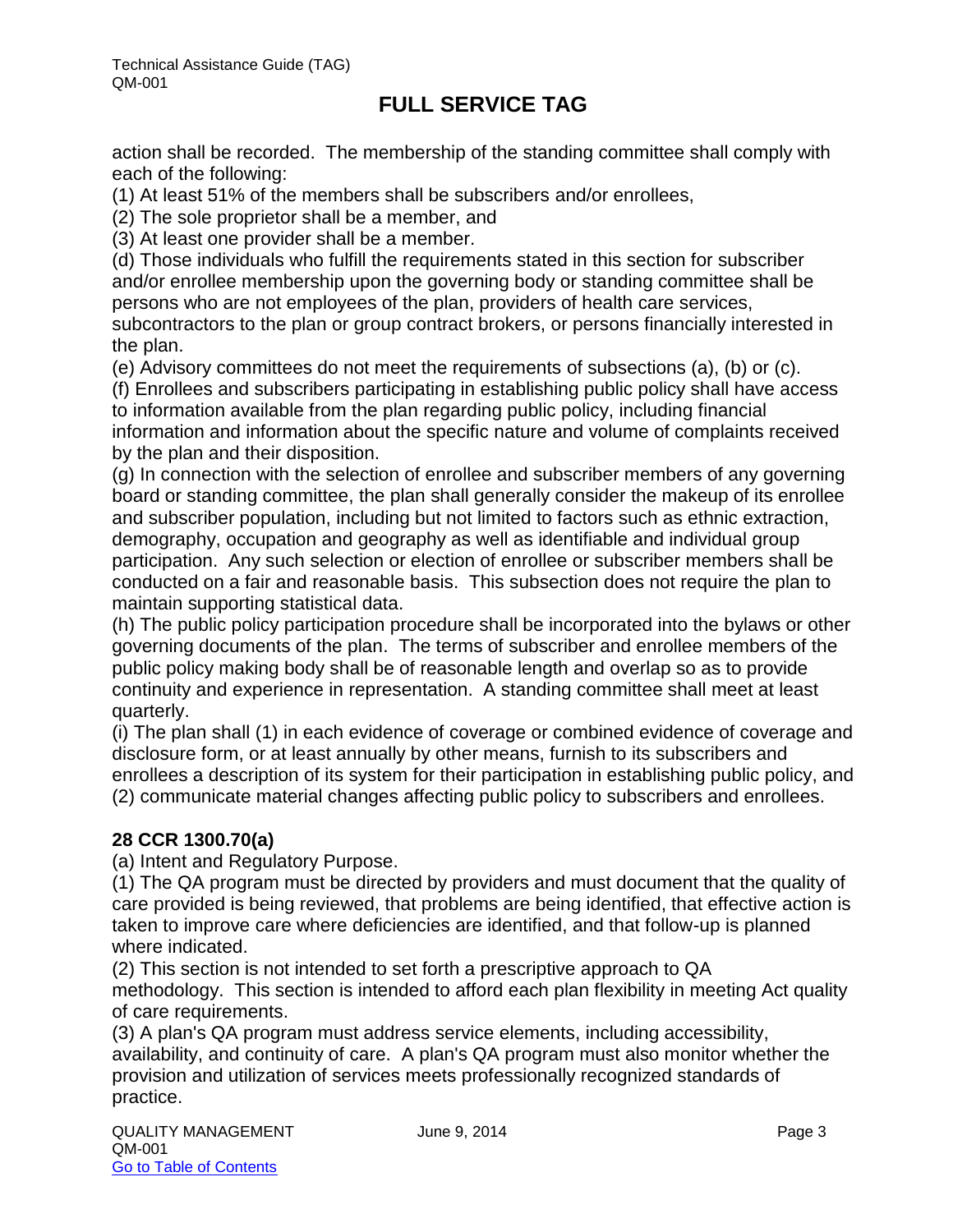(4) The Department's assessment of a plan's QA program will focus on:

(A) the scope of QA activities within the organization;

(B) the structure of the program itself and its relationship to the plan's administrative structure;

(C) the operation of the QA program; and

(D) the level of activity of the program and its effectiveness in identifying and correcting deficiencies in care.

#### **28 CCR 1300.70(a)(1)**

(a) Intent and Regulatory Purpose.

(1) The QA program must be directed by providers and must document that the quality of care provided is being reviewed, that problems are being identified, that effective action is taken to improve care where deficiencies are identified, and that follow-up is planned where indicated.

#### **28 CCR 1300.70(b)(1)**

(b) Quality Assurance Program Structure and Requirements.

(1) Program Structure.

To meet the requirements of the Act which require plans to continuously review the quality of care provided, each plan's quality assurance program shall be designed to ensure that:

(A) a level of care which meets professionally recognized standards of practice is being delivered to all enrollees;

(B) quality of care problems are identified and corrected for all provider entities;

(C) physicians (or in the case of specialized plans, dentists, optometrists, psychologists or other appropriate licensed professionals) who provide care to the plan's enrollees are an integral part of the QA program;

(D) appropriate care which is consistent with professionally recognized standards of practice is not withheld or delayed for any reason, including a potential financial gain and/or incentive to the plan providers, and/or others; and

(E) the plan does not exert economic pressure to cause institutions to grant privileges to health care providers that would not otherwise be granted, nor to pressure health care providers or institutions to render care beyond the scope of their training or experience.

#### **28 CCR 1300.70(b)(1) and (2)**

(b) Quality Assurance Program Structure and Requirements.

(1) Program Structure.

To meet the requirements of the Act which require plans to continuously review the quality of care provided, each plan's quality assurance program shall be designed to ensure that:

(A) a level of care which meets professionally recognized standards of practice is being delivered to all enrollees;

(B) quality of care problems are identified and corrected for all provider entities;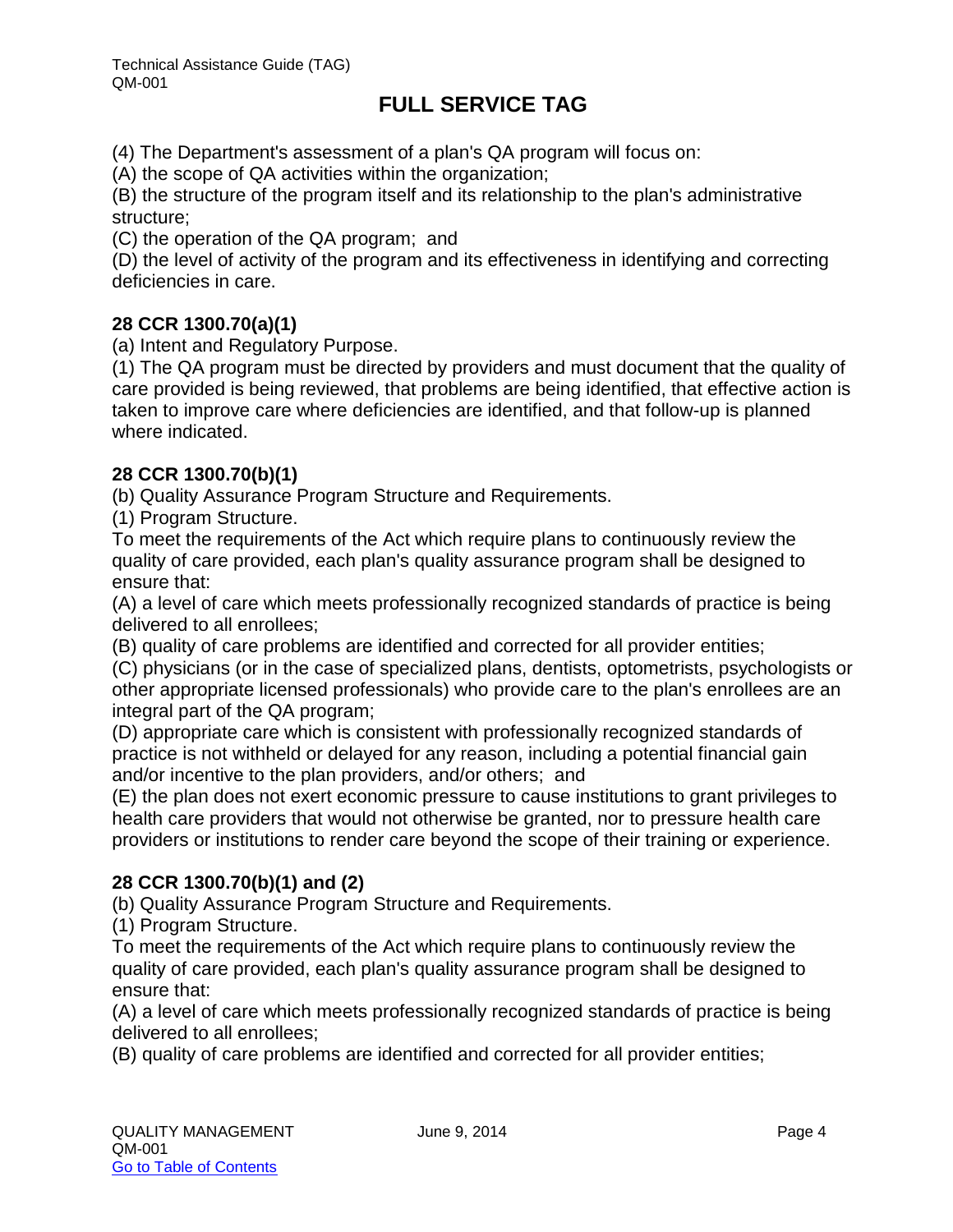(C) physicians (or in the case of specialized plans, dentists, optometrists, psychologists or other appropriate licensed professionals) who provide care to the plan's enrollees are an integral part of the QA program;

(D) appropriate care which is consistent with professionally recognized standards of practice is not withheld or delayed for any reason, including a potential financial gain and/or incentive to the plan providers, and/or others; and

(E) the plan does not exert economic pressure to cause institutions to grant privileges to health care providers that would not otherwise be granted, nor to pressure health care providers or institutions to render care beyond the scope of their training or experience. (2) Program Requirements.

In order to meet these obligations each plan's QA program shall meet all of the following requirements:

(A) There must be a written QA plan describing the goals and objectives of the program and organization arrangements, including staffing, the methodology for on-going monitoring and evaluation of health services, the scope of the program, and required levels of activity.

(B) Written documents shall delineate QA authority, function and responsibility, and provide evidence that the plan has established quality assurance activities and that the plan's governing body has approved the QA Program. To the extent that a plan's QA responsibilities are delegated within the plan or to a contracting provider, the plan documents shall provide evidence of an oversight mechanism for ensuring that delegated QA functions are adequately performed.

(C) The plan's governing body, its QA committee, if any, and any internal or contracting providers to whom QA responsibilities have been delegated, shall each meet on a quarterly basis, or more frequently if problems have been identified, to oversee their respective QA program responsibilities. Any delegated entity must maintain records of its QA activities and actions, and report to the plan on an appropriate basis and to the plan's governing body on a regularly scheduled basis, at least quarterly, which reports shall include findings and actions taken as a result of the QA program. The plan is responsible for establishing a program to monitor and evaluate the care provided by each contracting provider group to ensure that the care provided meets professionally recognized standards of practice. Reports to the plan's governing body shall be sufficiently detailed to include findings and actions taken as a result of the QA program and to identify those internal or contracting provider components which the QA program has identified as presenting significant or chronic quality of care issues.

(D) Implementation of the QA program shall be supervised by a designated physician(s), or in the case of specialized plans, a designated dentist(s), optometrist(s), psychologist(s) or other licensed professional provider, as appropriate.

(E) Physician, dentist, optometrist, psychologist or other appropriate licensed professional participation in QA activity must be adequate to monitor the full scope of clinical services rendered, resolve problems and ensure that corrective action is taken when indicated. An appropriate range of specialist providers shall also be involved.

(F) There must be administrative and clinical staff support with sufficient knowledge and experience to assist in carrying out their assigned QA activities for the plan and delegated entities.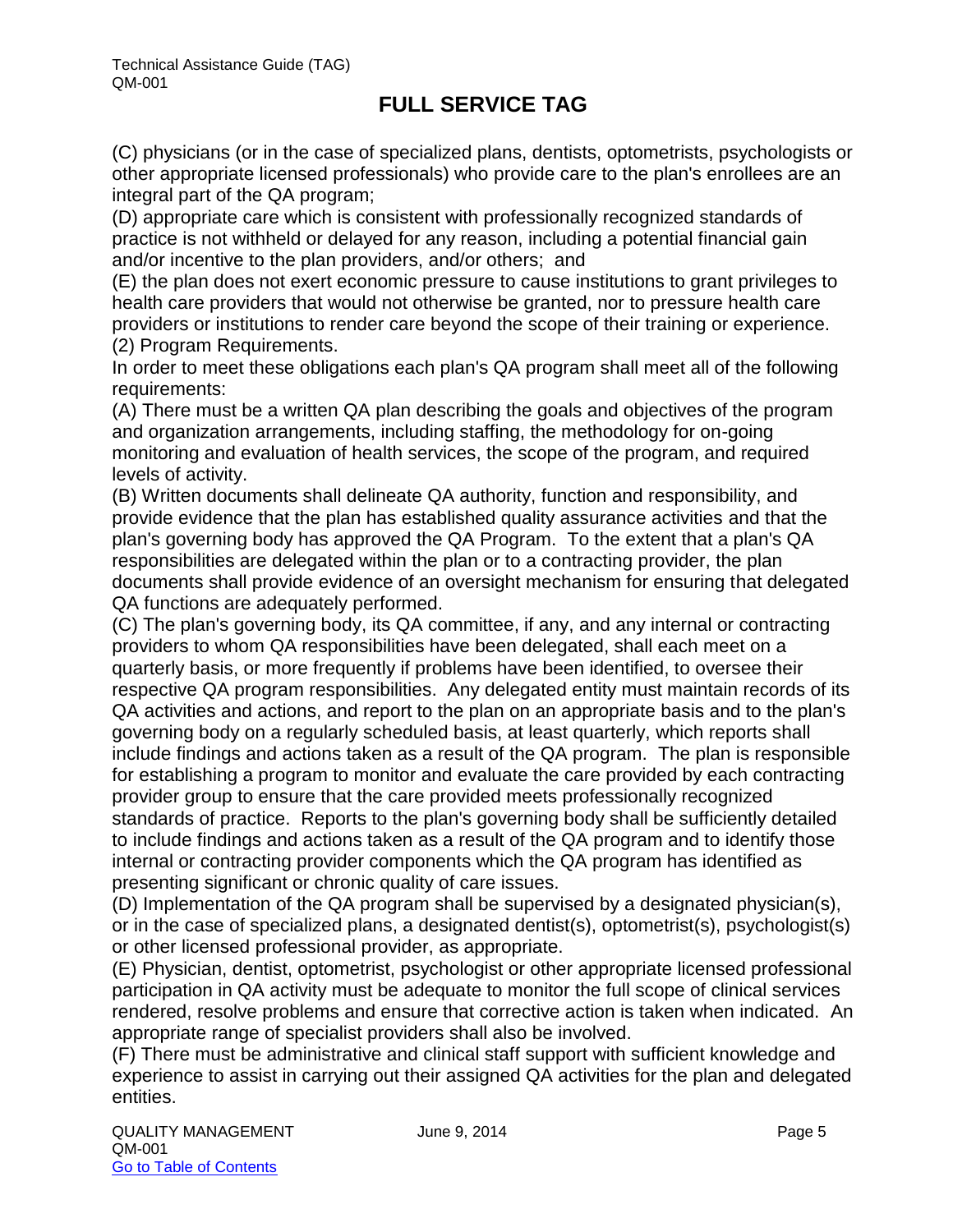#### **28 CCR 1300.70(b)(2)(A), (B), and (F)**

(b) Quality Assurance Program Structure and Requirements.

(2) Program Requirements.

In order to meet these obligations each plan's QA program shall meet all of the following requirements:

(A) There must be a written QA plan describing the goals and objectives of the program and organization arrangements, including staffing, the methodology for on-going monitoring and evaluation of health services, the scope of the program, and required levels of activity.

(B) Written documents shall delineate QA authority, function and responsibility, and provide evidence that the plan has established quality assurance activities and that the plan's governing body has approved the QA Program. To the extent that a plan's QA responsibilities are delegated within the plan or to a contracting provider, the plan documents shall provide evidence of an oversight mechanism for ensuring that delegated QA functions are adequately performed.

(F) There must be administrative and clinical staff support with sufficient knowledge and experience to assist in carrying out their assigned QA activities for the plan and delegated entities.

#### **28 CCR 1300.70(b)(2)(C)**

(b) Quality Assurance Program Structure and Requirements.

(2) Program Requirements.

In order to meet these obligations each plan's QA program shall meet all of the following requirements:

(C) The plan's governing body, its QA committee, if any, and any internal or contracting providers to whom QA responsibilities have been delegated, shall each meet on a quarterly basis, or more frequently if problems have been identified, to oversee their respective QA program responsibilities. Any delegated entity must maintain records of its QA activities and actions, and report to the plan on an appropriate basis and to the plan's governing body on a regularly scheduled basis, at least quarterly, which reports shall include findings and actions taken as a result of the QA program. The plan is responsible for establishing a program to monitor and evaluate the care provided by each contracting provider group to ensure that the care provided meets professionally recognized standards of practice. Reports to the plan's governing body shall be sufficiently detailed to include findings and actions taken as a result of the QA program and to identify those internal or contracting provider components which the QA program has identified as presenting significant or chronic quality of care issues.

#### **28 CCR 1300.70(c)**

(c) In addition to the internal quality of care review system, a plan shall design and implement reasonable procedures for continuously reviewing the performance of health care personnel, and the utilization of services and facilities, and cost. The reasonableness of the procedures and the adequacy of the implementation thereof shall be demonstrated to the Department.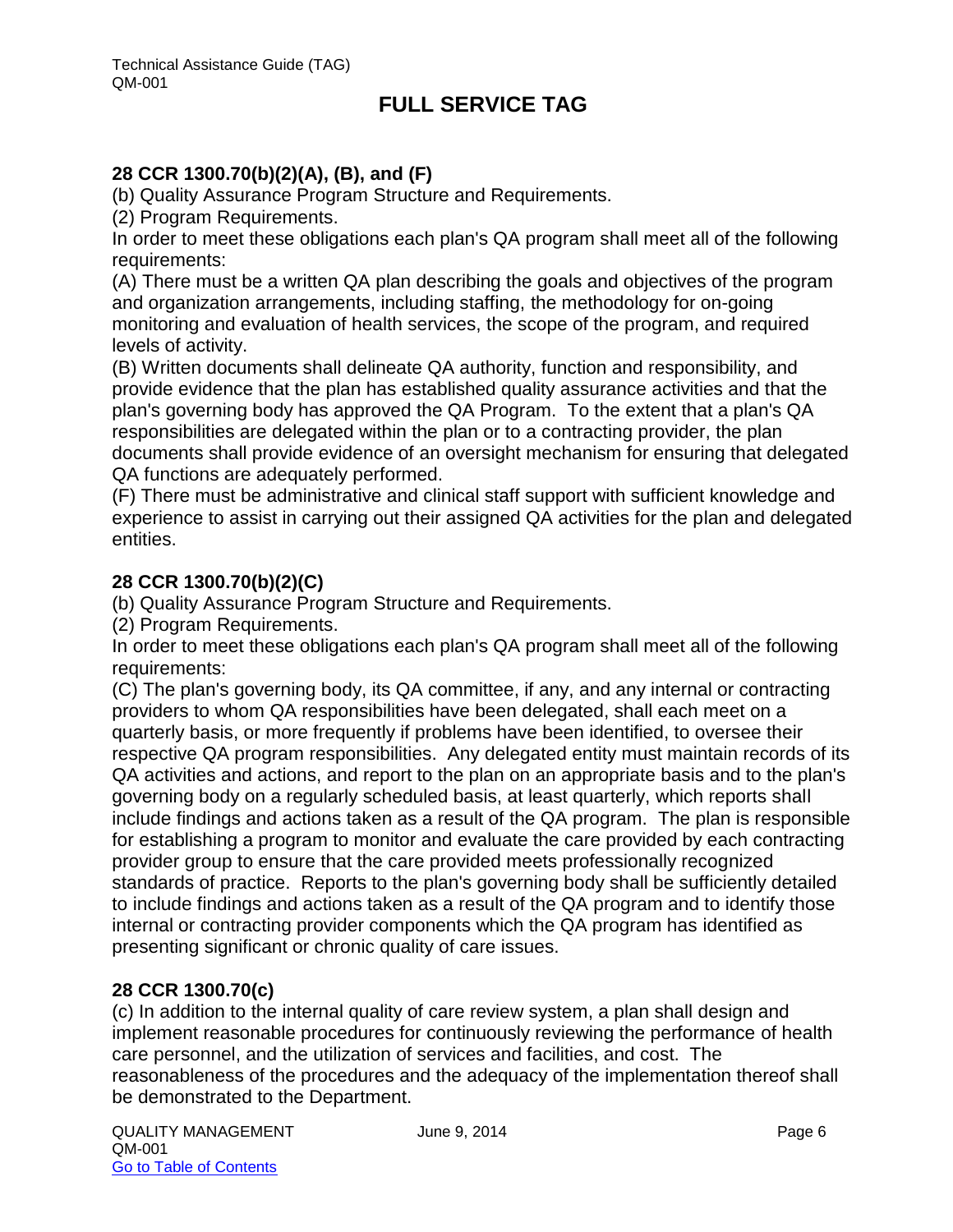#### **INDIVIDUAL(S)/POSITION(S) TO BE INTERVIEWED**

#### **Staff responsible for the activities described above, for example:**

- $\bullet$  CEO
- Board Member (if feasible)
- QA Director
- QA Committee members
- Designated Physician/clinician that provides oversight of QA Program
- Providers that participate in the QA Program

#### **DOCUMENTS TO BE REVIEWED**

- QM Program description and/or Plan
- QM Work Plan or Action Plan
- Organizational charts showing the relationship of the QA department and committees to the overall structure and the accountability of senior management for QA activities
- Annual QM Plan evaluation for the last two years
- Minutes of the QM Committee or its equivalent and its subcommittee meetings for the last 18–24 months
- Meeting Minutes of Governing Body review of QM monitoring results.
- Job description and resume of Physician or other clinician, as appropriate, who provides clinical direction to the QA Program
- Review licensing filing of the Plan's QM Program and confirm submission of appropriate policies and procedures.

#### *QM-001 - Key Element 1:*

**1. The Plan has established and documented a QM Program consistent with regulatory purpose and intent. (Pre-Onsite) CA Health and Safety Code section 1369; 28 CCR 1300.69; 28 CCR 1300.70(a); 28 CCR 1300.70(b)(1) and (2); 28 CCR 1300.70(c)** 

|                  | <b>Assessment Questions</b>                                    | Yes | <b>No</b> | N/A |
|------------------|----------------------------------------------------------------|-----|-----------|-----|
| 1.1              | Does the Plan have a written description of the QM             |     |           |     |
|                  | Program?                                                       |     |           |     |
| 1.2 <sub>1</sub> | Is a Physician designated to provide clinical direction to the |     |           |     |
|                  | QM Program?                                                    |     |           |     |
| 1.3              | Does the designated Physician hold a current unrestricted      |     |           |     |
|                  | California license to practice medicine?                       |     |           |     |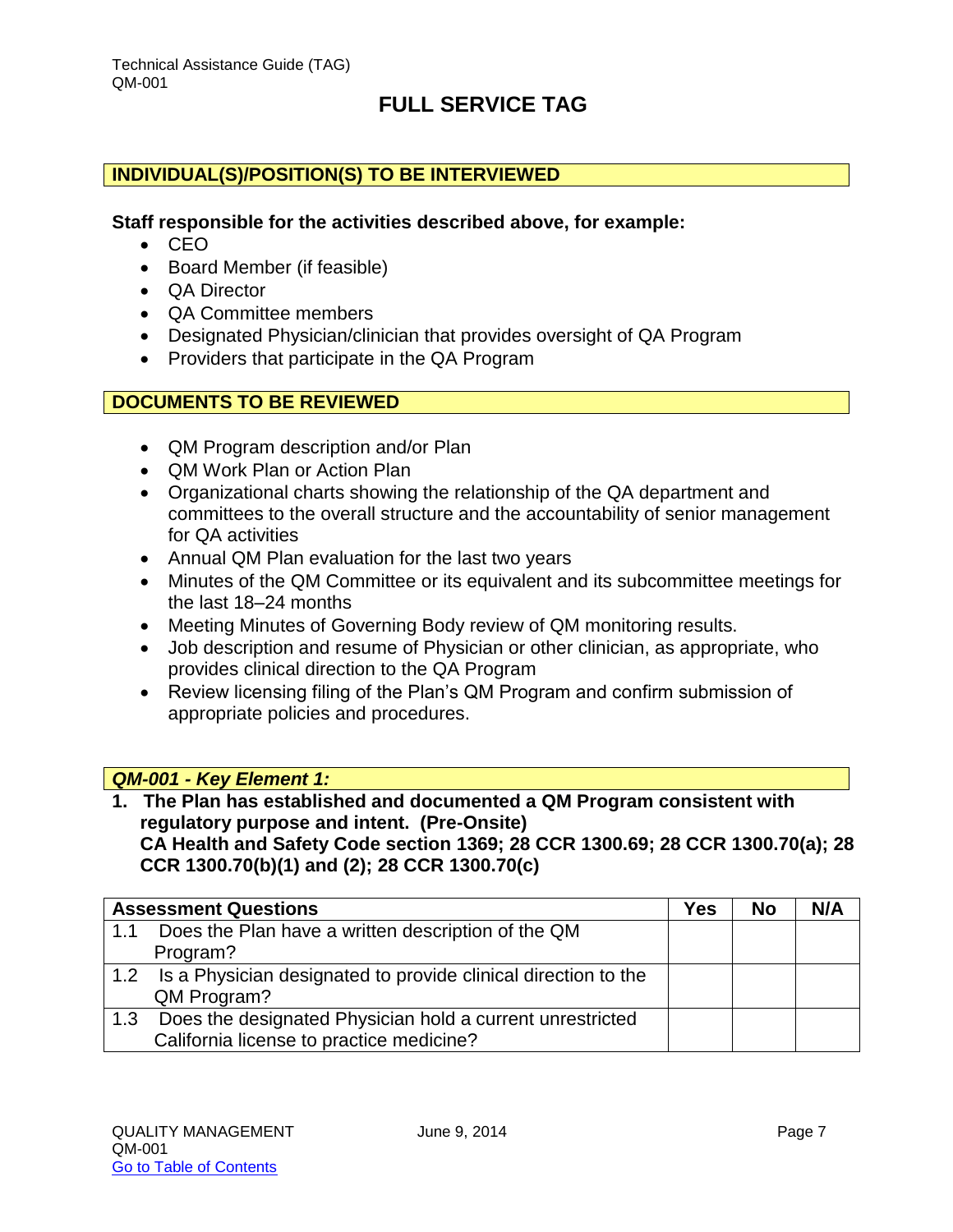|     | <b>Assessment Questions</b>                                                                                                                                                                                                                                          | Yes | <b>No</b> | N/A |
|-----|----------------------------------------------------------------------------------------------------------------------------------------------------------------------------------------------------------------------------------------------------------------------|-----|-----------|-----|
| 1.4 | Is there evidence that the designated Physician is<br>substantially involved in QM Program operations evidenced<br>by time commitment, clinical oversight, and guidance to QM<br>staff?                                                                              |     |           |     |
|     | 1.5 Does the QA Plan confirm a quality of care monitoring cycle:<br>1) problems are identified; 2) effective action is taken to<br>improve care when deficiencies are identified, and 3) follow-<br>up is planned where indicated?                                   |     |           |     |
| 1.6 | Does the scope of the QA Program address service<br>elements, including accessibility, availability, and continuity<br>of care?                                                                                                                                      |     |           |     |
| 1.7 | Does the scope of the QA Program monitor whether the<br>provision and utilization of services meets professionally<br>recognized standards of practice?                                                                                                              |     |           |     |
| 1.8 | Does the Plan have a written Public Policy Program?                                                                                                                                                                                                                  |     |           |     |
| 1.9 | Does the Public Policy Committee include the following<br>participants;<br>a) At least 51% of members are subscribers/enrollees?<br>b) At least one member is from the Board of Directors?<br>c) At least one member is from the provider (contracted)<br>community? |     |           |     |

### *QM-001 - Key Element 2:*

# **2. The QM Program is designed/structured to ensure effective quality oversight. (Pre-Onsite)**

# **28 CCR 1300.69; 28 CCR 1300.70(b)(1)**

|     | <b>Assessment Questions</b>                                                                                                                                                                                       | <b>Yes</b> | <b>No</b> | N/A |
|-----|-------------------------------------------------------------------------------------------------------------------------------------------------------------------------------------------------------------------|------------|-----------|-----|
| 2.1 | Does the QA Program ensure that the level of care being<br>delivered to all enrollees meets professionally recognized                                                                                             |            |           |     |
|     | standards of practice?                                                                                                                                                                                            |            |           |     |
|     | 2.2 Does the Plan have mechanisms to identify and correct<br>quality of care problems for all provider entities (e.g.<br>physicians, hospitals, clinics, and ancillary services,<br>including laboratories)?      |            |           |     |
| 2.3 | Are Physicians (or in the case of specialized plan, dentists,<br>optometrists, psychologists or other appropriate licensed<br>professionals) who provide care to enrollees an integral part<br>of the QA Program? |            |           |     |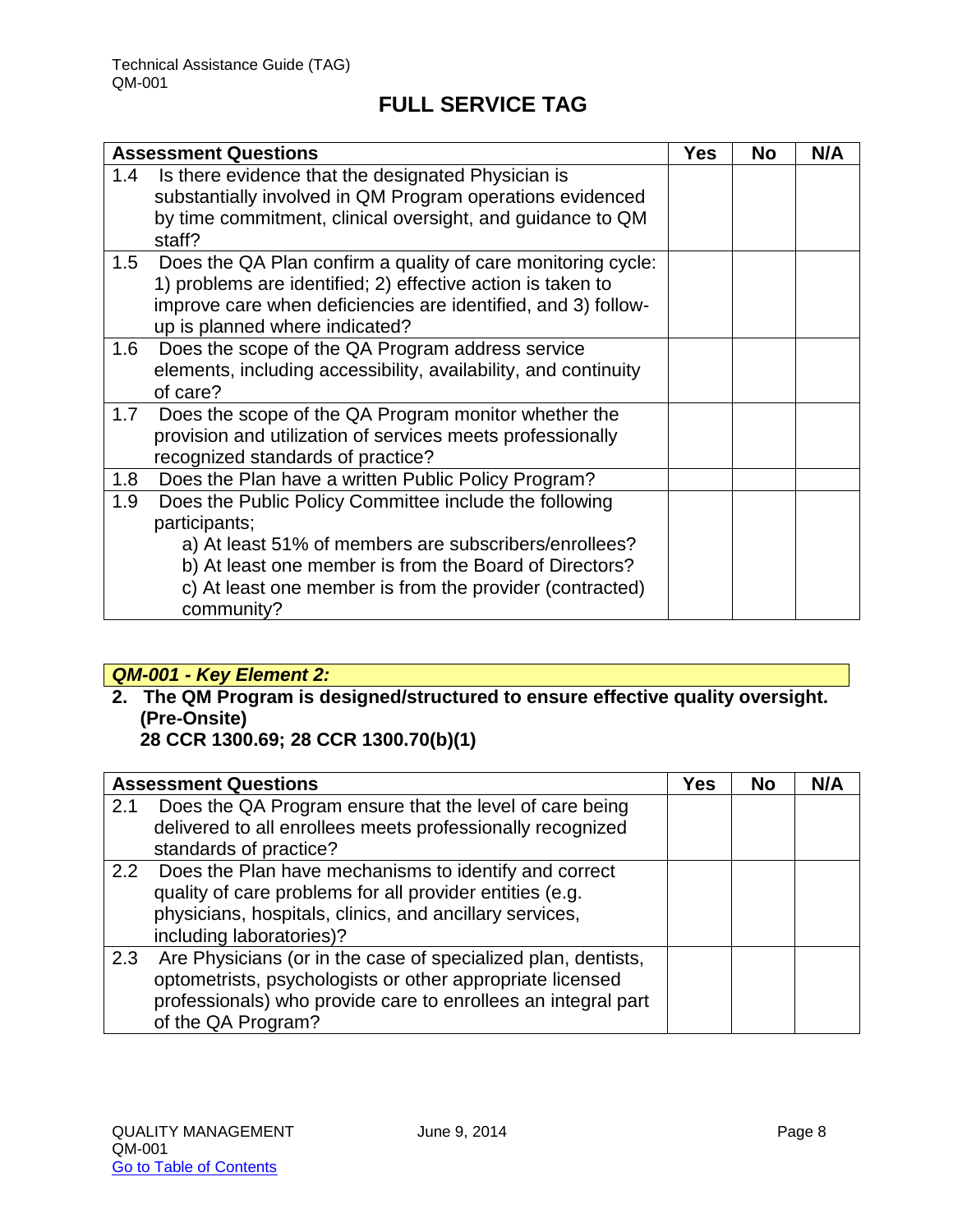|     | <b>Assessment Questions</b>                                  | <b>Yes</b> | <b>No</b> | N/A |
|-----|--------------------------------------------------------------|------------|-----------|-----|
| 2.4 | Does the Plan track and trend quality of care provided by    |            |           |     |
|     | individual providers/provider groups against professionally  |            |           |     |
|     | recognized standards of practice? (e.g., provider-specific   |            |           |     |
|     | rates, investigation of complaints regarding specific cases, |            |           |     |
|     | site visits)                                                 |            |           |     |

#### *QM-001 - Key Element 3:*

#### **3. The written QM Program meets defined requirements. (Pre-Onsite) 28 CCR 1300.70(b)(2)(A), (B), and (F)**

|     | <b>Assessment Questions</b>                                      | Yes | <b>No</b> | N/A |
|-----|------------------------------------------------------------------|-----|-----------|-----|
| 3.1 | Does the QM Program describe the goals and objectives of         |     |           |     |
|     | the Program and organization arrangements?                       |     |           |     |
|     | 3.2 Does the Plan include staffing, clinical, and administrative |     |           |     |
|     | staff support with sufficient knowledge and experience to        |     |           |     |
|     | assist in carrying out their assigned QM activities for the      |     |           |     |
|     | Plan and delegated entities?                                     |     |           |     |
| 3.3 | Does the QM Program include the methodology for ongoing          |     |           |     |
|     | monitoring and evaluation of health services?                    |     |           |     |
| 3.4 | Does the QM Program include the scope of the Program             |     |           |     |
|     | and required levels of activity?                                 |     |           |     |
| 3.5 | Does the QM Program delineate the QA authority, function,        |     |           |     |
|     | and responsibility?                                              |     |           |     |
| 3.6 | Did the Plan provide evidence that the QM Program has            |     |           |     |
|     | established quality assurance activities?                        |     |           |     |
| 3.7 | Was the QM Program approved by the governing body?               |     |           |     |

#### *QM-001 - Key Element 4:*

**4. The Plan's Governing Body provides adequate oversight of the QM Program (e.g., reviews detailed reports of findings and actions of the QM Program at least quarterly, periodically reviews the QM Program description, reviews and approves goals and objectives). 28 CCR 1300.70(a)(1); 28 CCR 1300.70(b)(2)(C)**

**Assessment Questions Yes No N/A** 4.1 Does the Plan's Governing Body review regular QA monitoring reports at least quarterly? 4.2 Are the reports to the Plan's Governing Body sufficiently detailed to include findings and actions taken as a result of the QM Program?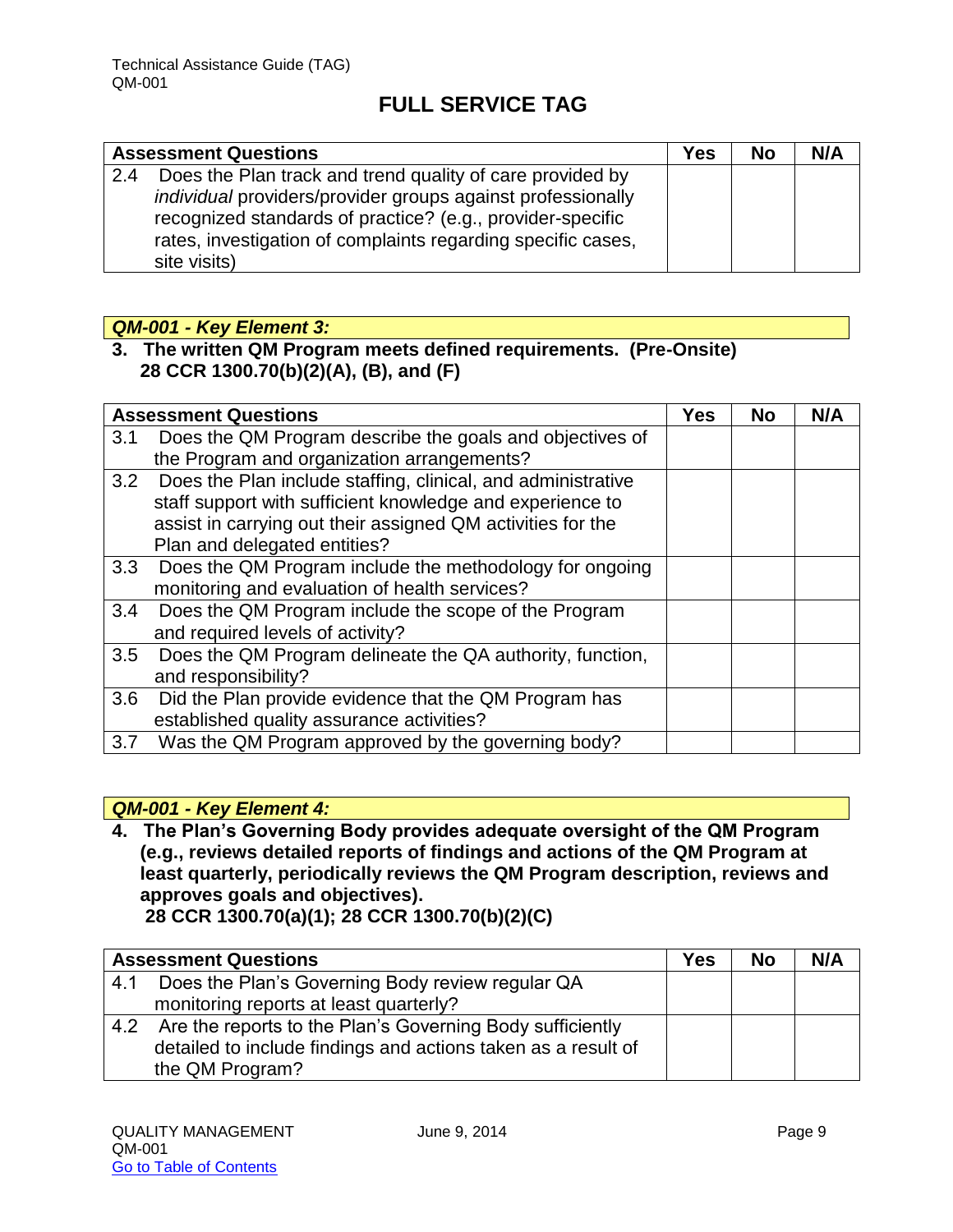|     | <b>Assessment Questions</b>                                     | Yes | <b>No</b> | N/A |
|-----|-----------------------------------------------------------------|-----|-----------|-----|
| 4.3 | Are the reports to the Plan's Governing Body sufficiently       |     |           |     |
|     | detailed to identify any significant or chronic quality of care |     |           |     |
|     | issues?                                                         |     |           |     |
| 4.4 | Does the Governing Body act upon the reports and                |     |           |     |
|     | information provided? (e.g., by providing feedback,             |     |           |     |
|     | instructions and recommendations to QM Program staff)           |     |           |     |

#### **End of Requirement QM-001: QM Program Intent and Regulatory Purpose, Structure and Requirements**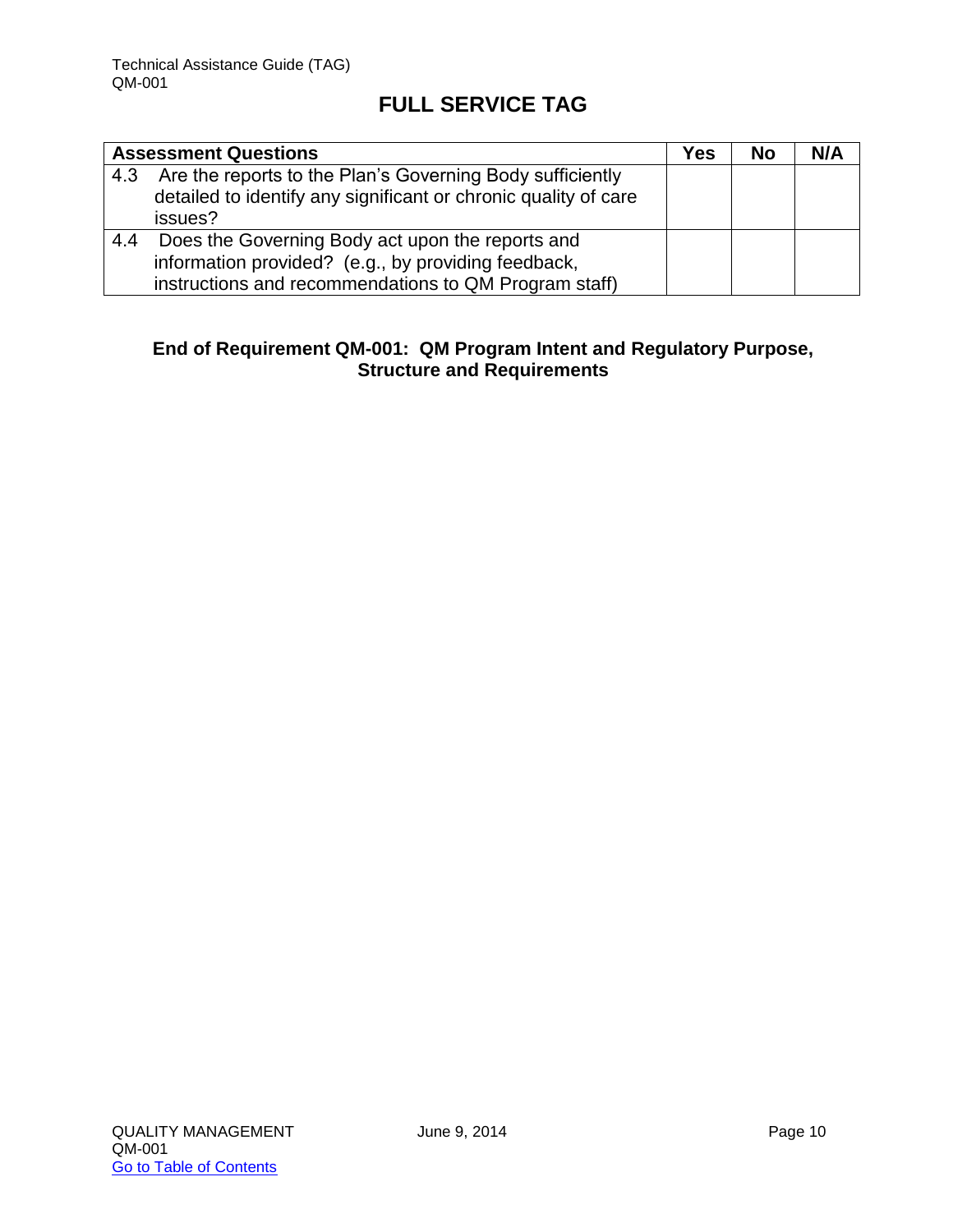#### <span id="page-11-0"></span>**Requirement QM-002: QM Program Monitors the Full Scope of QM Activities**

#### **STATUTORY /REGULATORY CITATIONS**

#### **CA Health and Safety Code section 1345(b)**

- (b) "Basic health care services" means all of the following:
- (1) Physician services, including consultation and referral.
- (2) Hospital inpatient services and ambulatory care services.
- (3) Diagnostic laboratory and diagnostic and therapeutic radiologic services.
- (4) Home health services.
- (5) Preventive health services.

(6) Emergency health care services, including ambulance and ambulance transport services and out-of-area coverage. "Basic health care services" includes ambulance and ambulance transport services provided through the "911" emergency response system.

(7) Hospice care pursuant to Section 1368.2.

#### **CA Health and Safety Code section 1367(i)**

(i) A health care service plan contract shall provide to subscribers and enrollees all of the basic health care services included in subdivision (b) of Section 1345, except that the director may, for good cause, by rule or order exempt a

plan contract or any class of plan contracts from that requirement. The director shall by rule define the scope of each basic health care service that health care service plans are required to provide as a minimum for licensure under this chapter. Nothing in this chapter shall prohibit a health care service plan from charging subscribers or enrollees a copayment or a deductible for a basic health care service or from setting forth, by contract, limitations on maximum coverage of basic health care services, provided that the copayments, deductibles, or limitations are reported to, and held unobjectionable by, the director and set forth to the subscriber or enrollee pursuant to the disclosure provisions of Section 1363.

#### **CA Health and Safety Code section 1369**

Every plan shall establish procedures to permit subscribers and enrollees to participate in establishing the public policy of the plan. For purposes of this section, public policy means acts performed by a plan or its employees and staff to assure the comfort, dignity, and convenience of patients who rely on the plan's facilities to provide health care services to them, their families, and the public.

#### **CA Health and Safety Code section 1370**

Every plan shall establish procedures in accordance with department regulations for continuously reviewing the quality of care, performance of medical personnel, utilization of services and facilities, and costs. Notwithstanding any other provision of law, there shall be no monetary liability on the part of, and no cause of action for damages shall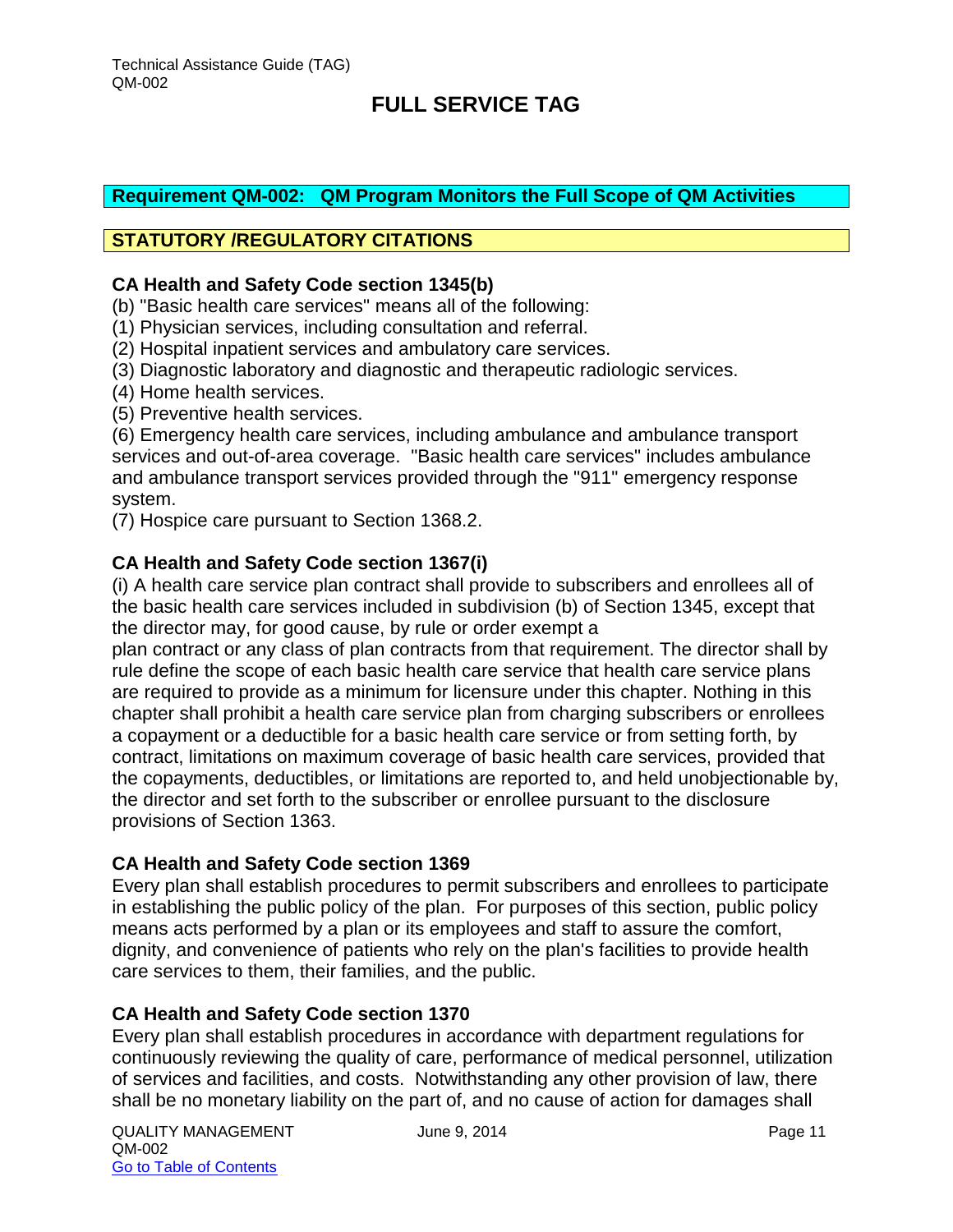arise against, any person who participates in plan or provider quality of care or utilization reviews by peer review committees which are composed chiefly of physicians and surgeons or dentists, psychologists, or optometrists, or any of the above, for any act performed during the reviews if the person acts without malice, has made a reasonable effort to obtain the facts of the matter, and believes that the action taken is warranted by the facts, and neither the proceedings nor the records of the reviews shall be subject to discovery, nor shall any person in attendance at the reviews be required to testify as to what transpired thereat. Disclosure of the proceedings or records to the governing body of a plan or to any person or entity designated by the plan to review activities of the plan or provider committees shall not alter the status of the records or of the proceedings as privileged communications.

The above prohibition relating to discovery or testimony shall not apply to the statements made by any person in attendance at a review who is a party to an action or proceeding the subject matter of which was reviewed, or to any person requesting hospital staff privileges, or in any action against an insurance carrier alleging bad faith by the carrier in refusing to accept a settlement offer within the policy limits, or to the director in conducting surveys pursuant to Section 1380.

This section shall not be construed to confer immunity from liability on any health care service plan. In any case in which, but for the enactment of the preceding provisions of this section, a cause of action would arise against a health care service plan, the cause of action shall exist notwithstanding the provisions of this section.

#### **28 CCR 1300.69**

Unless a plan complies with the requirements of the Health Maintenance Organization Act of 1973 in affording subscribers and enrollees' procedures to participate in establishing the public policy of the plan, as defined in Section 1369 of the Act, it shall comply with each of the following requirements:

(a) If the plan is a corporation, either:

(1) At least one-third of its governing board shall be subscribers and/or enrollees, or (2) There shall be established a standing committee which shall be responsible for participating in establishing public policy of the plan as defined in Section 1369 of the Act, and whose recommendations and reports are regularly and timely reported to the governing board. The governing board shall act upon such recommendations and such action shall be recorded in the board's minutes. The membership of the standing committee shall comply with each of the following:

(A) At least 51% of the members shall be subscribers and/or enrollees,

(B) At least one member shall be a member of the governing board of the plan, and

(C) At least one member shall be a provider.

(b) If the plan is a partnership, trust or unincorporated association, there shall be established a standing committee of the governing body or executive committee of the plan, which committee shall be responsible for participation in establishing public policy of the plan as defined in Section 1369 of the Act and whose recommendations and reports are regularly and timely reported to the governing body or executive committee of the plan. The governing body or executive committee of the plan shall act upon such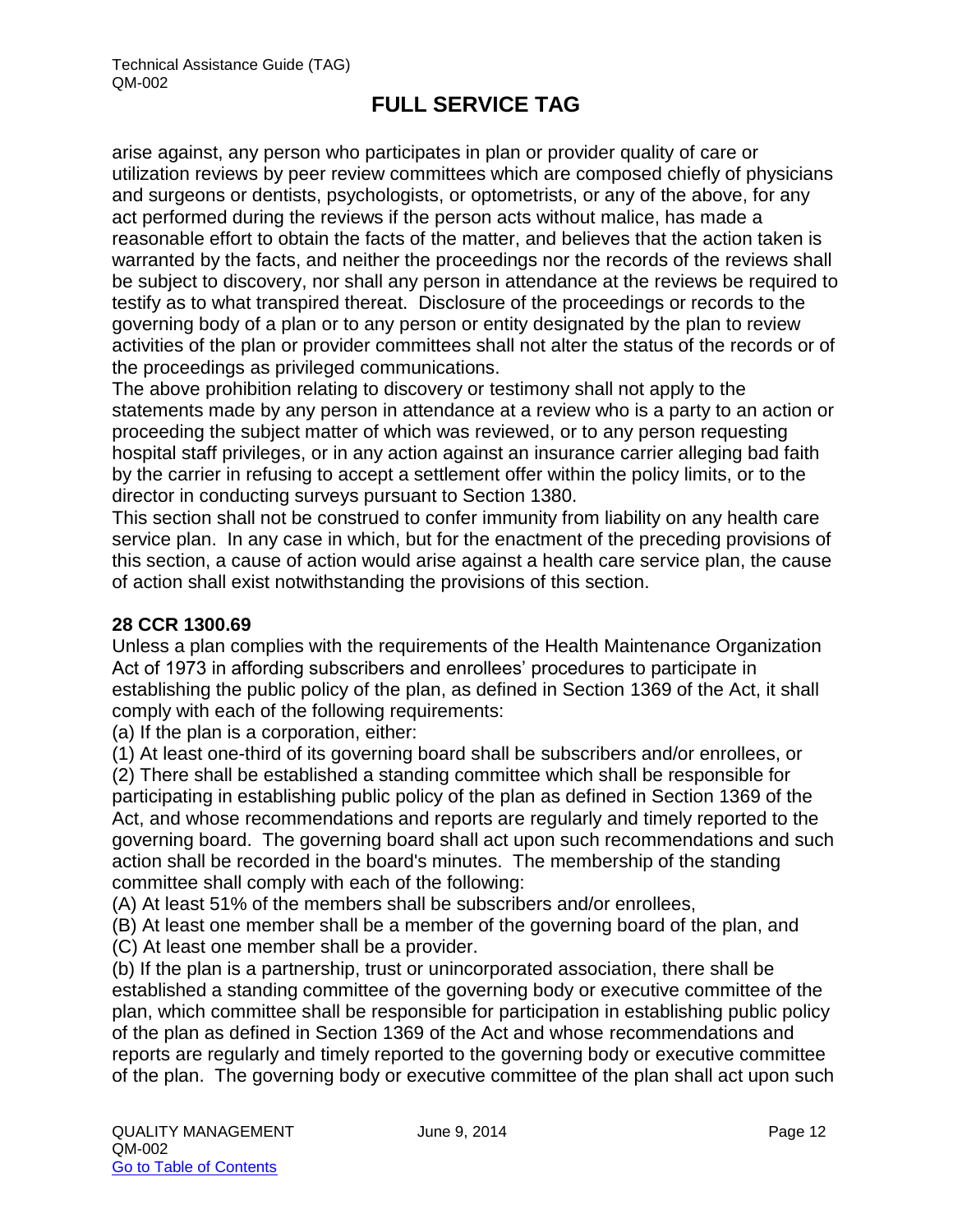recommendations and such action shall be recorded in its minutes. The membership of the standing committee shall comply with each of the following:

(1) At least 51% of the members shall be subscribers and/or enrollees,

(2) At least one member shall also be a member of the governing body or executive committee of the plan, and

(3) At least one member shall be a provider.

(c) If the plan is a sole proprietorship, it shall establish a standing committee which shall be responsible for participation in establishing public policy of the plan as defined in Section 1369 of the Act and whose recommendations are reported regularly and timely to the sole proprietor. The sole proprietor shall act upon such recommendations and such action shall be recorded. The membership of the standing committee shall comply with each of the following:

(1) At least 51% of the members shall be subscribers and/or enrollees,

(2) The sole proprietor shall be a member, and

(3) At least one provider shall be a member.

(d) Those individuals who fulfill the requirements stated in this section for subscriber and/or enrollee membership upon the governing body or standing committee shall be persons who are not employees of the plan, providers of health care services,

subcontractors to the plan or group contract brokers, or persons financially interested in the plan.

(e) Advisory committees do not meet the requirements of subsections (a), (b) or (c).

(f) Enrollees and subscribers participating in establishing public policy shall have access to information available from the plan regarding public policy, including financial information and information about the specific nature and volume of complaints received by the plan and their disposition.

(g) In connection with the selection of enrollee and subscriber members of any governing board or standing committee, the plan shall generally consider the makeup of its enrollee and subscriber population, including but not limited to factors such as ethnic extraction, demography, occupation and geography as well as identifiable and individual group participation. Any such selection or election of enrollee or subscriber members shall be conducted on a fair and reasonable basis. This subsection does not require the plan to maintain supporting statistical data.

(h) The public policy participation procedure shall be incorporated into the bylaws or other governing documents of the plan. The terms of subscriber and enrollee members of the public policy making body shall be of reasonable length and overlap so as to provide continuity and experience in representation. A standing committee shall meet at least quarterly.

(i) The plan shall (1) in each evidence of coverage or combined evidence of coverage and disclosure form, or at least annually by other means, furnish to its subscribers and enrollees a description of its system for their participation in establishing public policy, and (2) communicate material changes affecting public policy to subscribers and enrollees.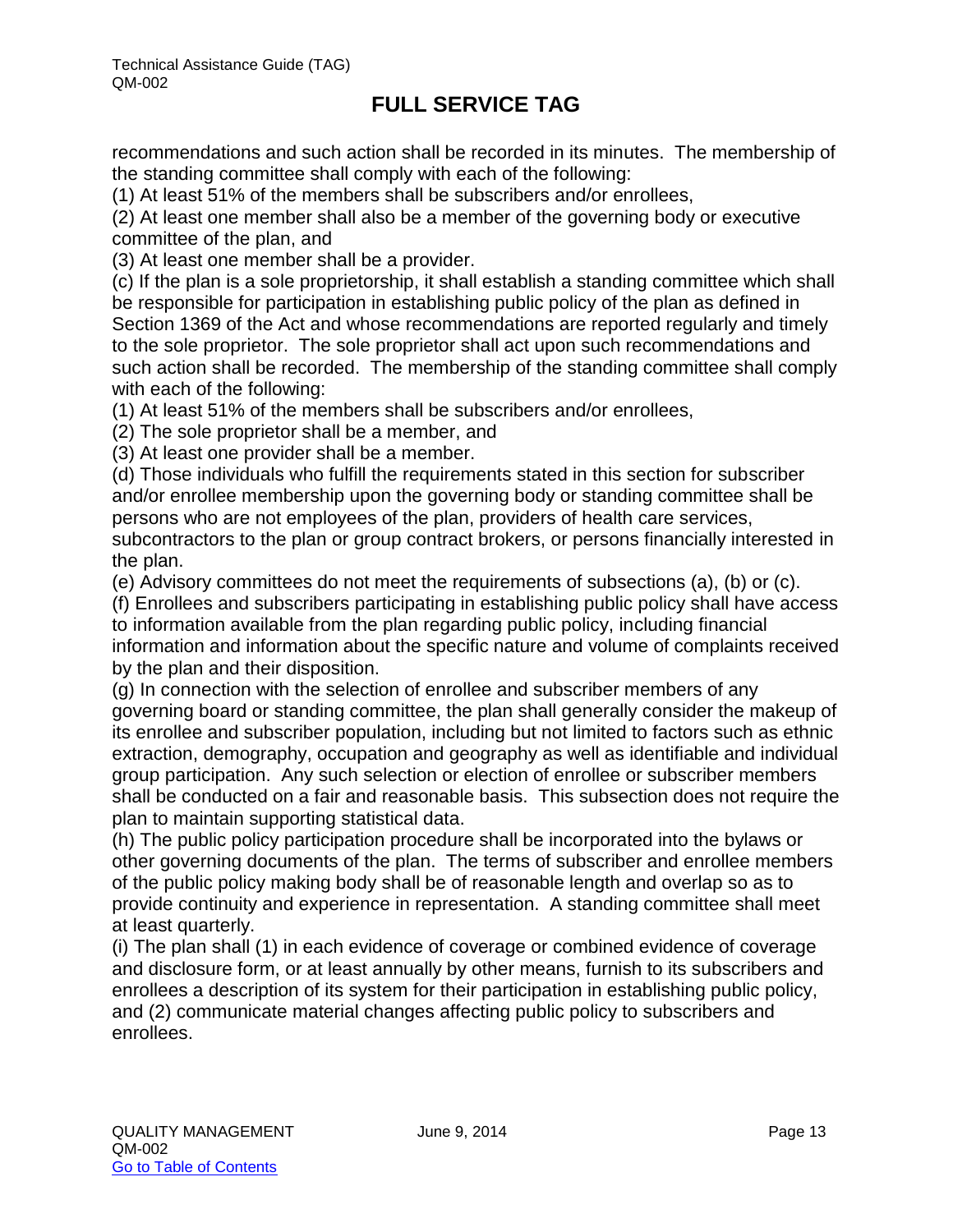#### **28 CCR 1300.70(a)(1)**

(a) Intent and Regulatory Purpose.

(1) The QA program must be directed by providers and must document that the quality of care provided is being reviewed, that problems are being identified, that effective action is taken to improve care where deficiencies are identified, and that follow-up is planned where indicated.

#### **28 CCR 1300.70(a)(3)**

(a) Intent and Regulatory Purpose.

(3) A plan's QA program must address service elements, including accessibility, availability, and continuity of care. A plan's QA program must also monitor whether the provision and utilization of services meets professionally recognized standards of practice.

#### **28 CCR 1300.70(b)(1)(B) and (C)**

(b) Quality Assurance Program Structure and Requirements.

(1) Program Structure.

To meet the requirements of the Act which require plans to continuously review the quality of care provided, each plan's quality assurance program shall be designed to ensure that:

(B) quality of care problems are identified and corrected for all provider entities;

(C) physicians (or in the case of specialized plans, dentists, optometrists, psychologists or other appropriate licensed professionals) who provide care to the plan's enrollees are an integral part of the QA program;

#### **28 CCR 1300.70(b)(1)(B) and (D)**

(b) Quality Assurance Program Structure and Requirements.

(1) Program Structure.

To meet the requirements of the Act which require plans to continuously review the quality of care provided, each plan's quality assurance program shall be designed to ensure that:

(B) quality of care problems are identified and corrected for all provider entities;

#### **28 CCR 1300.70(b)(1)(B) and (D)**

(b) Quality Assurance Program Structure and Requirements.

(1) Program Structure.

To meet the requirements of the Act which require plans to continuously review the quality of care provided, each plan's quality assurance program shall be designed to ensure that:

(B) quality of care problems are identified and corrected for all provider entities;

(D) appropriate care which is consistent with professionally recognized standards of practice is not withheld or delayed for any reason, including a potential financial gain and/or incentive to the plan providers, and/or others;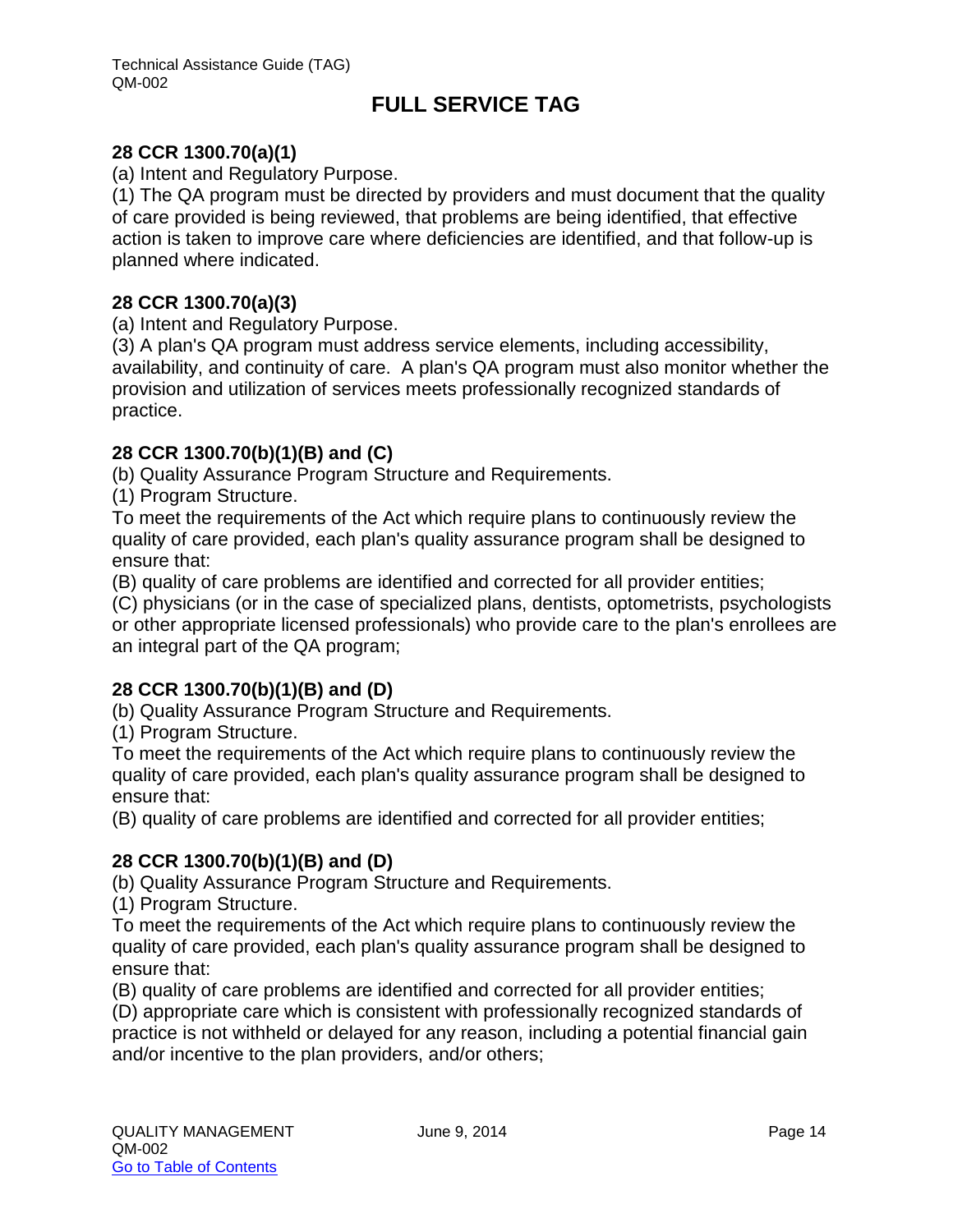#### **28 CCR 1300.70(b)(2)(C)**

(b) Quality Assurance Program Structure and Requirements.

(2) Program Requirements.

In order to meet these obligations each plan's QA program shall meet all of the following requirements:

(C) The plan's governing body, its QA committee, if any, and any internal or contracting providers to whom QA responsibilities have been delegated, shall each meet on a quarterly basis, or more frequently if problems have been identified, to oversee their respective QA program responsibilities. Any delegated entity must maintain records of its QA activities and actions, and report to the plan on an appropriate basis and to the plan's governing body on a regularly scheduled basis, at least quarterly, which reports shall include findings and actions taken as a result of the QA program. The plan is responsible for establishing a program to monitor and evaluate the care provided by each contracting provider group to ensure that the care provided meets professionally recognized standards of practice. Reports to the plan's governing body shall be sufficiently detailed to include findings and actions taken as a result of the QA program and to identify those internal or contracting provider components which the QA program has identified as presenting significant or chronic quality of care issues.

#### **28 CCR 1300.70(b)(2)(C) through (E)**

(b) Quality Assurance Program Structure and Requirements.

(2) Program Requirements.

In order to meet these obligations each plan's QA program shall meet all of the following requirements:

(C) The plan's governing body, its QA committee, if any, and any internal or contracting providers to whom QA responsibilities have been delegated, shall each meet on a quarterly basis, or more frequently if problems have been identified, to oversee their respective QA program responsibilities. Any delegated entity must maintain records of its QA activities and actions, and report to the plan on an appropriate basis and to the plan's governing body on a regularly scheduled basis, at least quarterly, which reports shall include findings and actions taken as a result of the QA program. The plan is responsible for establishing a program to monitor and evaluate the care provided by each contracting provider group to ensure that the care provided meets professionally recognized standards of practice. Reports to the plan's governing body shall be sufficiently detailed to include findings and actions taken as a result of the QA program and to identify those internal or contracting provider components which the QA program has identified as presenting significant or chronic quality of care issues.

(D) Implementation of the QA program shall be supervised by a designated physician(s), or in the case of specialized plans, a designated dentist(s), optometrist(s), psychologist(s) or other licensed professional provider, as appropriate.

(E) Physician, dentist, optometrist, psychologist or other appropriate licensed professional participation in QA activity must be adequate to monitor the full scope of clinical services rendered, resolve problems and ensure that corrective action is taken when indicated. An appropriate range of specialist providers shall also be involved.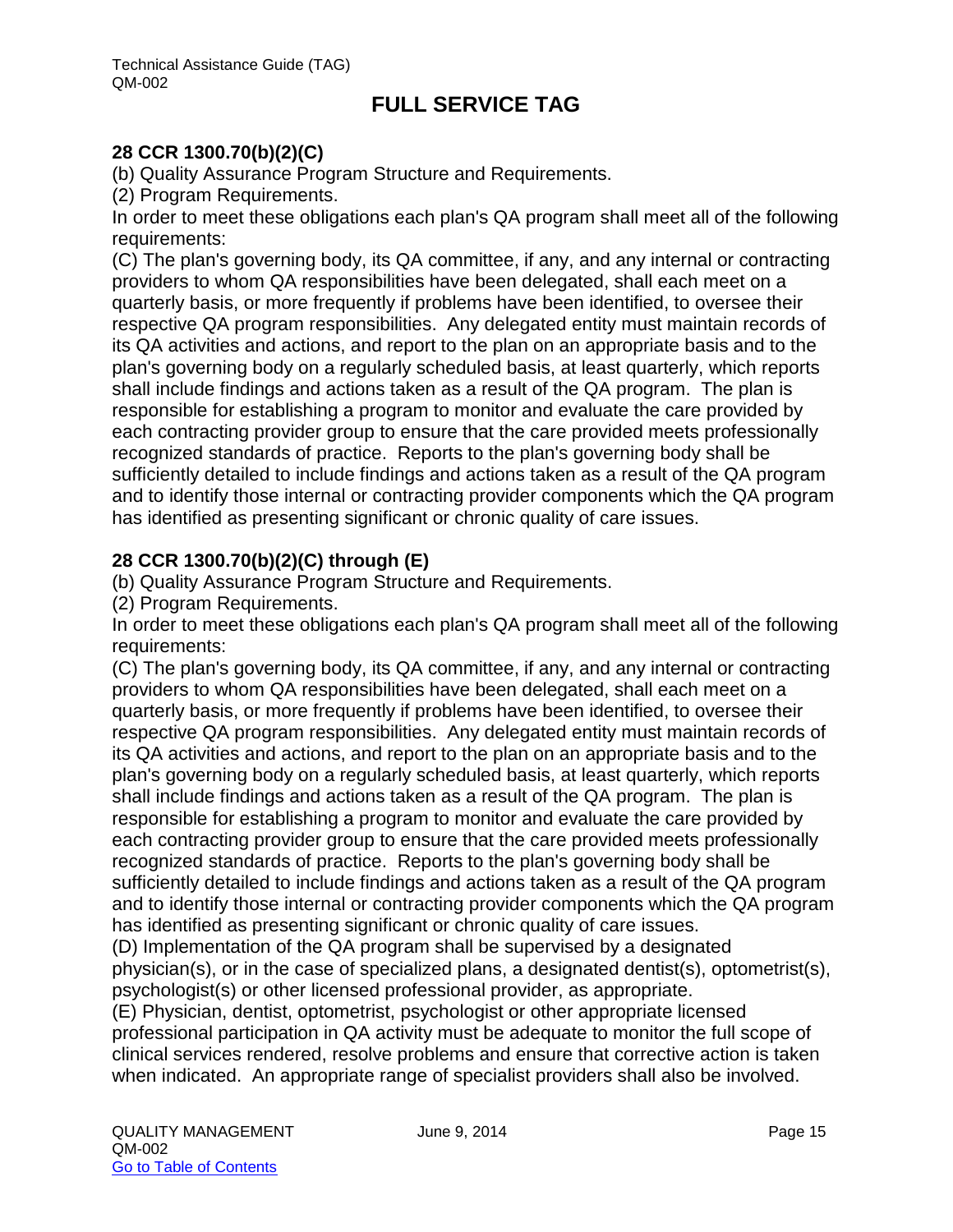#### **28 CCR 1300.70(b)(2)(I)(1)(a) and (b)**

(b) Quality Assurance Program Structure and Requirements.

(2) Program Requirements.

In order to meet these obligations each plan's QA program shall meet all of the following requirements:

(I) Inpatient Care.

1. A plan must have a mechanism to oversee the quality of care provided in an inpatient setting to its enrollees which monitors that:

a. providers utilize equipment and facilities appropriate to the care; and

b. if hospital services are fully capitated that appropriate referral procedures are in place and utilized for services not customarily provided at that hospital.

#### **28 CCR 1300.80(b)(5)(H)**

(b) The onsite medical survey of a plan shall include, but not be limited to, the following procedures to the extent considered necessary based upon prior experience with the plan and in accordance with the procedures and standards developed by the Department.

(5) Review of the overall performance of the plan in providing health care benefits, by consideration of the following:

(H) The adequacy and utilization of pathology and other laboratory facilities, including the quality, efficiency and appropriateness of laboratory procedures and records and quality control procedures.

#### **28 CCR 1300.74.72(a) and (b) (Mental Health Parity)**

(a) The mental health services required for the diagnosis, and treatment of conditions set forth in Health and Safety Code section 1374.72 shall include, when medically necessary, all health care services required under the Act including, but not limited to, basic health care services within the meaning of Health and Safety Code sections 1345(b) and 1367(i), and section 1300.67 of Title 28. These basic health care services shall, at a minimum, include crisis intervention and stabilization, psychiatric inpatient hospital services, including voluntary psychiatric inpatient services, and services from licensed mental health providers including, but not limited to, psychiatrists and psychologists.

(b) A plan shall provide coverage for the diagnosis and medically necessary treatment of conditions set forth in Health and Safety Code section 1374.72 through health care providers within the meaning of Health and Safety Code section 1345(i) who are: (1) acting within the scope of their licensure, and

(2) acting within their scope of competence, established by education, training and

experience, to diagnose, and treat conditions set forth in Health and Safety Code section 1374.72.

#### **California Business and Professions Code Section 805**

(6) "Medical disciplinary cause or reason" means that aspect of a licentiate's competence or professional conduct that is reasonably likely to be detrimental to patient safety or to the delivery of patient care.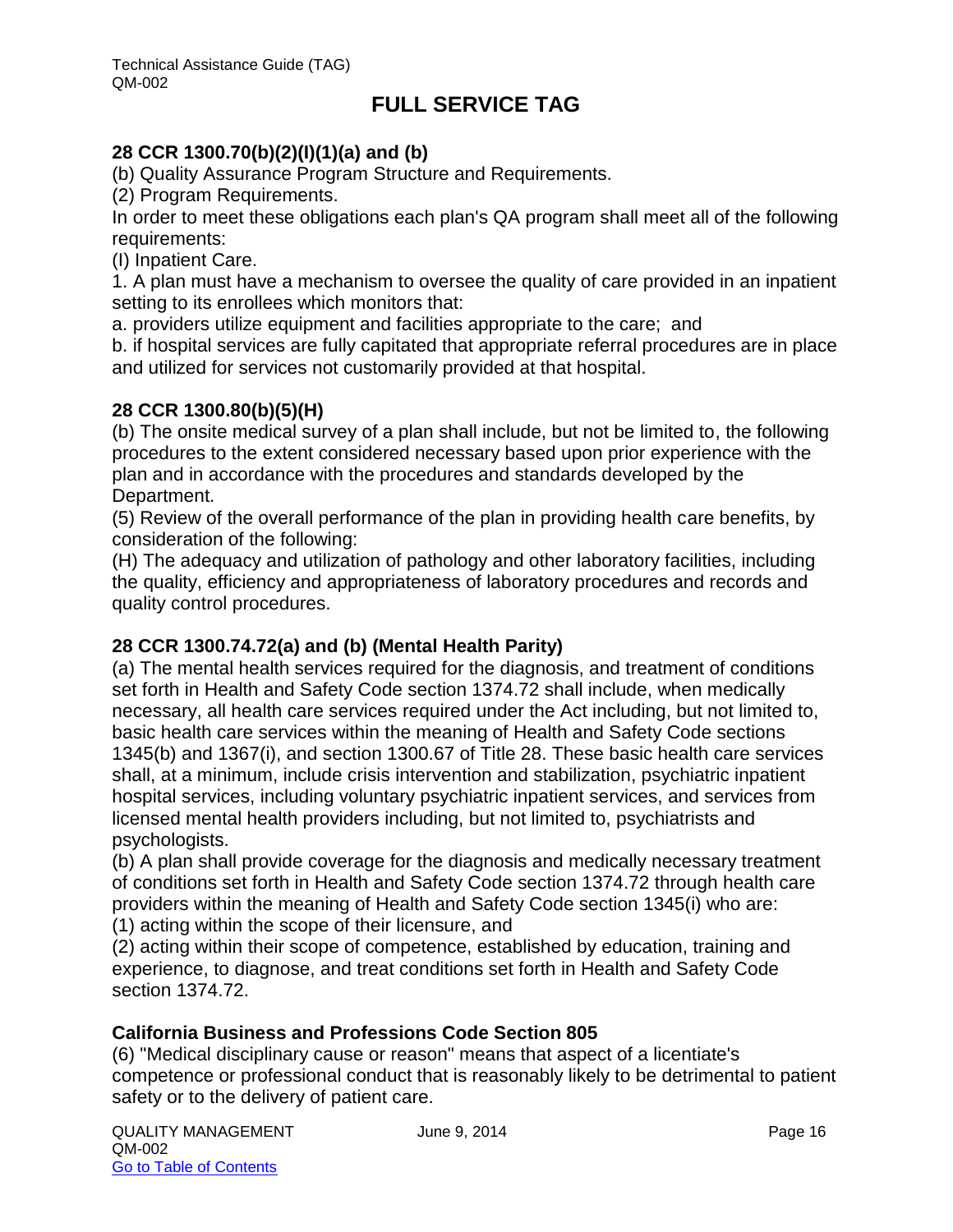(7) "805 report" means the written report required under subdivision (b).

(b) The chief of staff of a medical or professional staff or other chief executive officer, medical director, or administrator of any peer review body and the chief executive officer or administrator of any licensed health care facility or clinic shall file an 805 report with the relevant agency within 15 days after the effective date of any of the following that occur as a result of an action of a peer review body:

 (1) A licentiate's application for staff privileges or membership is denied or rejected for a medical disciplinary cause or reason.

 (2) A licentiate's membership, staff privileges, or employment is terminated or revoked for a medical disciplinary cause or reason.

 (3) Restrictions are imposed, or voluntarily accepted, on staff privileges, membership, or employment for a cumulative total of 30 days or more for any 12-month period, for a medical disciplinary cause or reason.

(c) The chief of staff of a medical or professional staff or other chief executive officer, medical director, or administrator of any peer review body and the chief executive officer or administrator of any licensed health care facility or clinic shall file an 805 report with the relevant agency within 15 days after any of the following occur after notice of either an impending investigation or the denial or rejection of the application for a medical disciplinary cause or reason:

(1) Resignation or leave of absence from membership, staff, or employment.

 (2) The withdrawal or abandonment of a licentiate's application for staff privileges or membership.

 (3) The request for renewal of those privileges or membership is withdrawn or abandoned.

(d) For purposes of filing an 805 report, the signature of at least one of the individuals indicated in subdivision (b) or (c) on the completed form shall constitute compliance with the requirement to file the report.

(e) An 805 report shall also be filed within 15 days following the imposition of summary suspension of staff privileges, membership, or employment, if the summary suspension remains in effect for a period in excess of 14 days.

(f) A copy of the 805 report, and a notice advising the licentiate of his or her right to submit additional statements or other information pursuant to Section 800, shall be sent by the peer review body to the licentiate named in the report. The information to be reported in an 805 report shall include the name and license number of the licentiate involved, a description of the facts and circumstances of the medical disciplinary cause or reason, and any other relevant information deemed appropriate by the reporter. A supplemental report shall also be made within 30 days following the date the licentiate is deemed to have satisfied any terms, conditions, or sanctions imposed as disciplinary action by the reporting peer review body. In performing its dissemination functions required by Section 805.5, the agency shall include a copy of a supplemental report, if any, whenever it furnishes a copy of the original 805 report.

If another peer review body is required to file an 805 report, a health care service plan is not required to file a separate report with respect to action attributable to the same medical disciplinary cause or reason. If the Medical Board of California or a licensing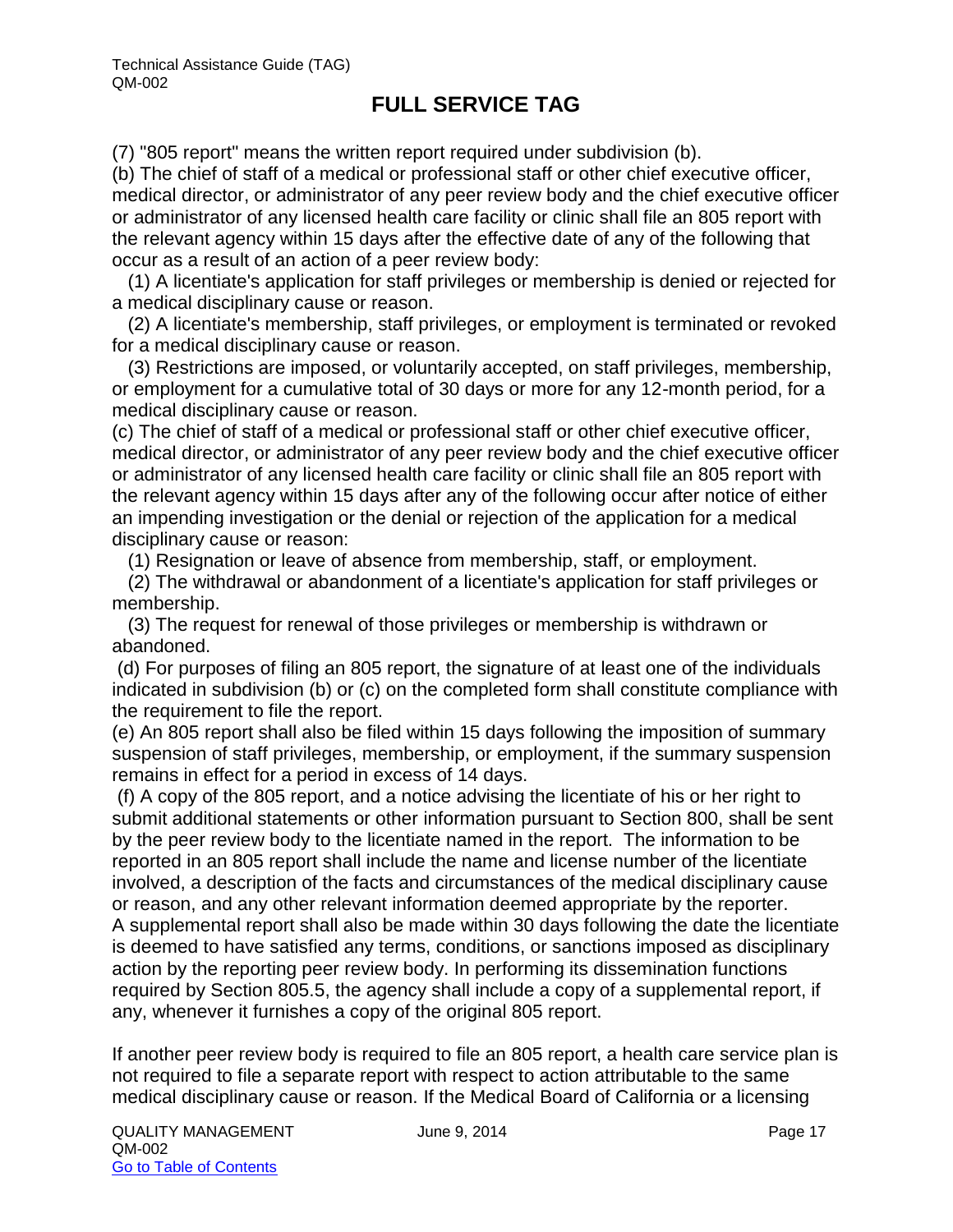agency of another state revokes or suspends, without a stay, the license of a physician and surgeon, a peer review body is not required to file an 805 report when it takes an action as a result of the revocation or suspension.

#### **INDIVIDUAL(S)/POSITION(S) TO BE INTERVIEWED**

#### **Staff responsible for the activities described above, for example:**

- Medical Director responsible to supervise the implementation of the QA Program.
- QA Director or equivalent
- Member Services Director
- UM Director/ Medical Director involved in UM Review
- QA Committee members
- Participating providers
- Staff responsible for developing and analyzing reports
- Delegate Clinical Director, if Plan delegates QM
- Delegate Director of Quality Improvement, if Plan delegates QM

#### **DOCUMENTS TO BE REVIEWED**

- QM Reporting and Analysis Plan;
	- o Utilization reports
	- o Mortality/morbidity rates
	- o Reports/analysis of complaints and grievances
	- o HEDIS results for the last three years, if applicable
	- o QM activity reports, documentation and studies
	- o QM Committee or applicable Subcommittee minutes
	- o Enrollee/provider satisfaction surveys results
	- o Access and availability studies including telephone access studies
	- o Special ad hoc reports to the Board, if applicable
	- o Files detailing the review access/ availability complaints, continuity of care, utilization of services
- List of established performance goals and associated tracking reports
- QM Committee and Subcommittee meeting minutes
- Related policies and procedures, including: the process for investigating quality of care, system issues and/ or administrative problems, monitoring procedures including problem Identification, evaluation, corrective action and follow-up monitoring.
- Policy and procedure for peer review and Section 805 reporting
- Peer Review Committee minutes
- Section 805 reports
- PQI Log
- Sample of PQI files to be reviewed on site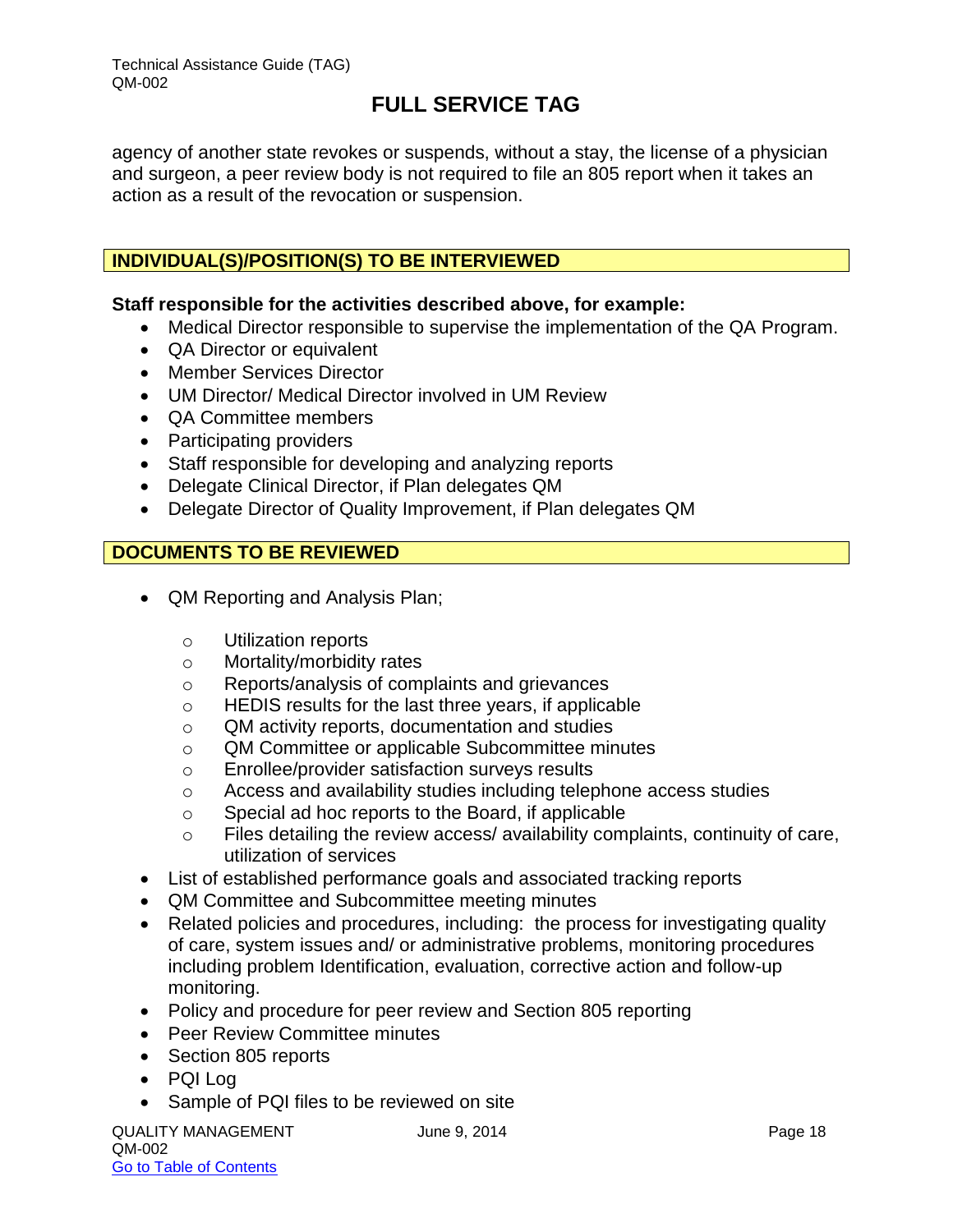PQI track and trend reports by provider, by issue and by level of severity of confirmed problems

#### *QM-002 - Key Element 1:*

**1. The Plan monitors required service elements and utilization of services and identifies and corrects quality of care problems for all provider entities. 28 CCR 1300.70(a)(3); 28 CCR 1300.70(b)(1)(B); 28 CCR 1300.70(b)(2)(I)(1)(a) and (b); 28 CCR 1300.70(b)(5)(H)** 

|     | <b>Assessment Questions</b>                                    | <b>Yes</b> | <b>No</b> | N/A |
|-----|----------------------------------------------------------------|------------|-----------|-----|
| 1.1 | Does the Plan monitor accessibility, availability, and         |            |           |     |
|     | continuity of care?                                            |            |           |     |
| 1.2 | Does the Plan's monitoring and analysis include all provider   |            |           |     |
|     | entities? (e.g., Physicians, hospitals, outpatient surgery     |            |           |     |
|     | centers, and ancillary services such as laboratories.)         |            |           |     |
| 1.3 | Does the Plan's monitoring and analysis include all service    |            |           |     |
|     | types? (e.g., preventive care, primary care, specialty,        |            |           |     |
|     | emergency, inpatient, ancillary)                               |            |           |     |
| 1.4 | Does the Plan's monitoring and analysis include mental         |            |           |     |
|     | health provider performance against one or more of the         |            |           |     |
|     | established mental health parity clinical practice guidelines? |            |           |     |
| 1.5 | Does the Plan monitor whether the provision and utilization    |            |           |     |
|     | of services meets professionally recognized standards of       |            |           |     |
|     | practice?                                                      |            |           |     |
| 1.6 | Are the Plan's data collection and reporting systems           |            |           |     |
|     | adequate to produce reliable and timely data and reports       |            |           |     |
|     | from various business units?                                   |            |           |     |
| 1.7 | Does the Plan continuously monitor and document all            |            |           |     |
|     | service elements and utilization services?                     |            |           |     |
| 1.8 | Does the Plan monitor the adequacy and utilization of          |            |           |     |
|     | pathology and other laboratory facilities for quality of care, |            |           |     |
|     | efficiency and appropriateness of laboratory procedures?       |            |           |     |
| 1.9 | Does the Plan use appropriate study designs and sound          |            |           |     |
|     | statistical techniques when monitoring, conducting studies     |            |           |     |
|     | and developing reports?                                        |            |           |     |

#### *QM-002 - Key Element 2:*

**2. The QA Program must document that problems are being identified. CA Health and Safety Code section 1369; 28 CCR 1300.69; 28 CCR 1300.70(a)(1); 28 CCR 1300.70(b)(1)(B) and (C); 28 CCR 1300.70(b)(2)(C)**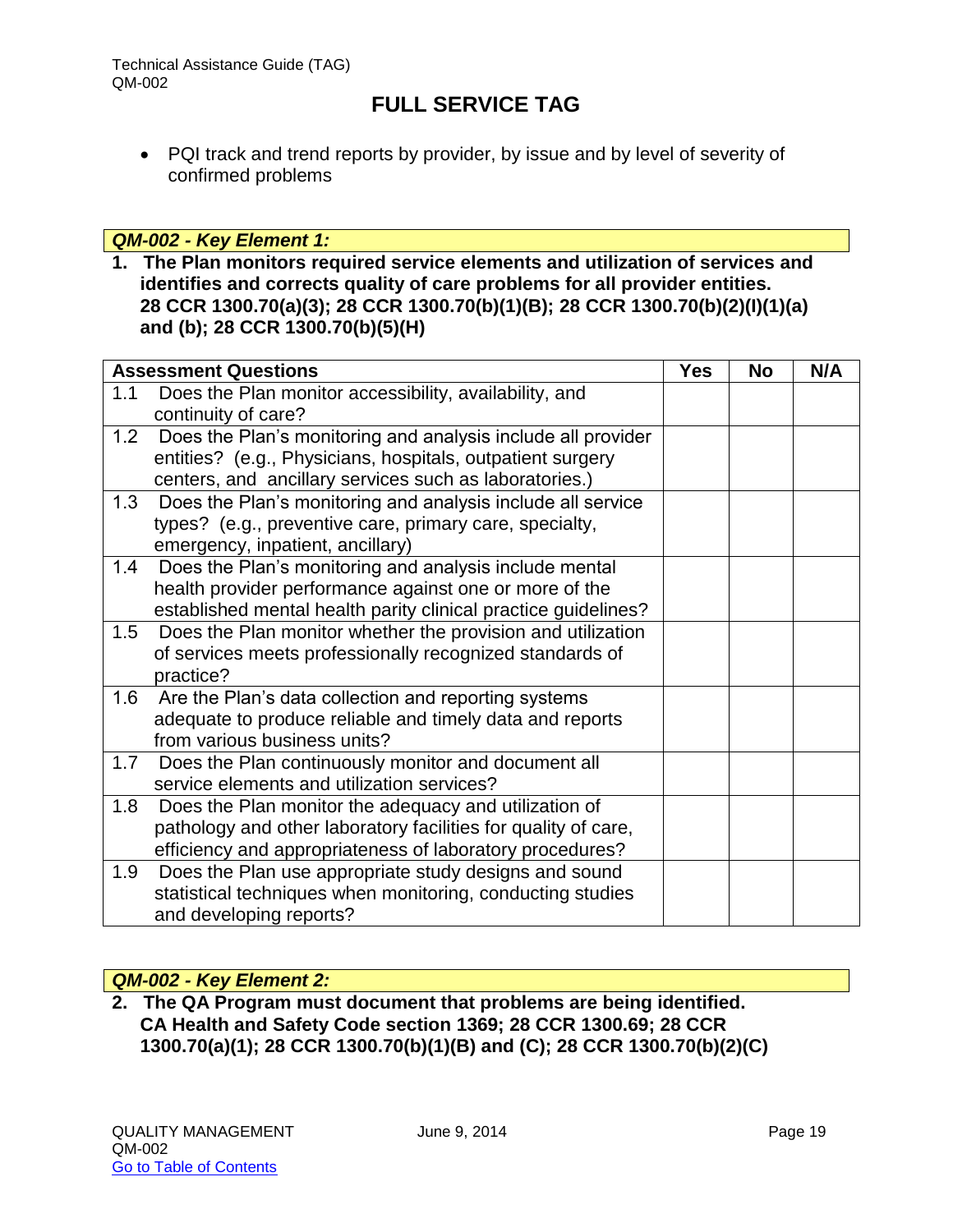|     | <b>Assessment Questions</b>                                                                                                                                                                                                                                                                                     | Yes | No | N/A |
|-----|-----------------------------------------------------------------------------------------------------------------------------------------------------------------------------------------------------------------------------------------------------------------------------------------------------------------|-----|----|-----|
| 2.1 | Does the Plan utilize a variety of monitoring approaches<br>(e.g., standardized performance measures; provider site<br>visits; satisfaction surveys; investigating, tracking and<br>trending enrollee complaints/grievances; investigating<br>provider complaints) to identify problems in service and<br>care? |     |    |     |
| 2.2 | Does the Plan refer identified issues, if any, to the QM<br>Committee or other appropriate body for input when<br>appropriate?                                                                                                                                                                                  |     |    |     |
| 2.3 | Does the Plan track issues referred for quality review (e.g.,<br>complaints referred from G&A Dept. to QM Dept.) to ensure<br>that all issues are investigated and that investigations are<br>timely?                                                                                                           |     |    |     |
| 2.4 | Where the Plan has failed to meet performance goals or<br>targets does the Plan conduct gap analysis and investigate<br>barriers to better isolate the problems for both clinical and<br>non-clinical aspects of its health service delivery?                                                                   |     |    |     |

#### *QM-002 - Key Element 3:*

**3. When problems are confirmed or performance goals are not met, the Plan formulates and implements effective corrective actions in a timely manner. 28 CCR 1300.70(a)(1); 28 CCR 1300.70(b)(1)(B) and (D); 28 CCR 1300.70(b)(2)(C)**

|     | <b>Assessment Questions</b>                                     | Yes | No | N/A |
|-----|-----------------------------------------------------------------|-----|----|-----|
| 3.1 | Does the Plan implement corrective actions or QM                |     |    |     |
|     | Programs to address identified quality issues?                  |     |    |     |
| 3.2 | Does the Plan incorporate input from appropriate                |     |    |     |
|     | professionals into the design of its corrective action plans or |     |    |     |
|     | QM Programs?                                                    |     |    |     |
| 3.3 | Does the Plan assess the effectiveness of its corrective        |     |    |     |
|     | actions or QM Programs?                                         |     |    |     |
| 3.4 | Does the Plan critically evaluate the outcome of its            |     |    |     |
|     | corrective actions or QM Programs and take steps to rectify     |     |    |     |
|     | continued deficiencies?                                         |     |    |     |

#### *QM-002 - Key Element 4:*

**4. The QA Program must be directed by providers and must document that the quality of care provided is being reviewed. CA Health and Safety Code section 1370; 28 CCR 1300.70(a)(1); 28 CCR 1300.70(b)(2)(C) through (E); CA Business and Professions Code section 805**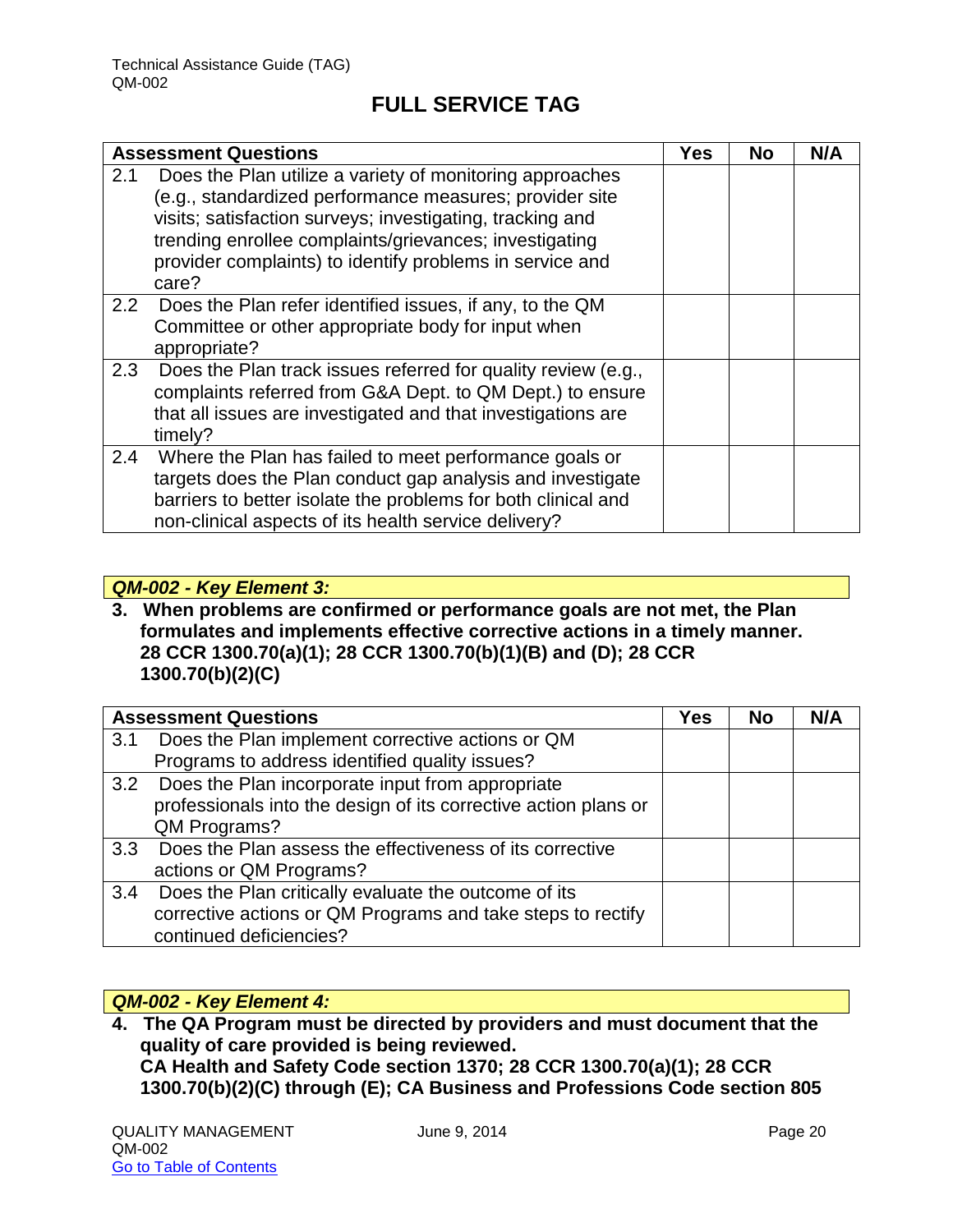| <b>Assessment Questions</b>                                                                                                     | <b>Yes</b> | <b>No</b> | N/A     |
|---------------------------------------------------------------------------------------------------------------------------------|------------|-----------|---------|
| For individual cases/providers (e.g., cases identified<br>4.1                                                                   |            |           |         |
| through complaints or sentinel events involving the quality of                                                                  |            |           |         |
| care provided by the provider) does the Plan have an                                                                            |            |           |         |
| established process for investigating quality of care cases?                                                                    |            |           |         |
| For individual cases/providers (e.g., cases identified<br>4.2                                                                   |            |           |         |
| through complaints or sentinel events involving the quality of                                                                  |            |           |         |
| care provided by the provider) does the Plan involve                                                                            |            |           |         |
| clinicians with the appropriate knowledge or specialty (e.g.,                                                                   |            |           |         |
| RNs, MDs) in the review process?                                                                                                |            |           |         |
| For individual cases/providers (e.g., cases identified<br>4.3                                                                   |            |           |         |
| through complaints or sentinel events involving the quality of                                                                  |            |           |         |
| care provided by the provider) does the Plan complete                                                                           |            |           |         |
| investigations involving quality of care issues within the                                                                      |            |           |         |
| timeframes established by the Quality Management and                                                                            |            |           |         |
| Peer Review Programs?                                                                                                           |            |           |         |
| For individual cases/providers (e.g., cases identified<br>4.4                                                                   |            |           |         |
| through complaints or sentinel events involving the quality of                                                                  |            |           |         |
| care provided by the provider) does the Plan have a peer                                                                        |            |           |         |
| review mechanism in place?                                                                                                      |            |           |         |
| For individual cases/providers (e.g., cases identified<br>4.5                                                                   |            |           |         |
| through complaints or sentinel events involving the quality of                                                                  |            |           |         |
| care provided by the provider) does the Plan have a system                                                                      |            |           |         |
| to judge the severity of issues and the care involved that                                                                      |            |           |         |
| relies on professionally accepted standards of practice?                                                                        |            |           |         |
| For individual cases/providers (e.g., cases identified<br>4.6                                                                   |            |           |         |
| through complaints or sentinel events involving the quality of                                                                  |            |           |         |
| care provided by the provider) is the Peer Review case                                                                          |            |           |         |
| scoring system standardized, defined, and communicated to                                                                       |            |           |         |
| all Physicians involved in Peer Review?                                                                                         |            |           |         |
| For individual cases/providers (e.g., cases identified<br>4.7                                                                   |            |           |         |
| through complaints or sentinel events involving the quality of                                                                  |            |           |         |
| care provided by the provider) does the Plan refer cases to                                                                     |            |           |         |
| a Peer Review Committee or other appropriate body of                                                                            |            |           |         |
| clinicians when appropriate?                                                                                                    |            |           |         |
| For individual cases/providers (e.g., cases identified<br>4.8                                                                   |            |           |         |
| through complaints or sentinel events involving the quality of                                                                  |            |           |         |
| care provided by the provider) does the Plan have policies                                                                      |            |           |         |
| and procedures that establish a method for reporting<br>determinations of the peer review body in accordance with               |            |           |         |
| section 805?                                                                                                                    |            |           |         |
|                                                                                                                                 |            |           |         |
| For individual cases/providers (e.g., cases identified<br>4.9<br>through complaints or sentinel events involving the quality of |            |           |         |
| care provided by the provider) if the Plan has denied a                                                                         |            |           |         |
|                                                                                                                                 |            |           |         |
| <b>QUALITY MANAGEMENT</b><br>June 9, 2014                                                                                       |            |           | Page 21 |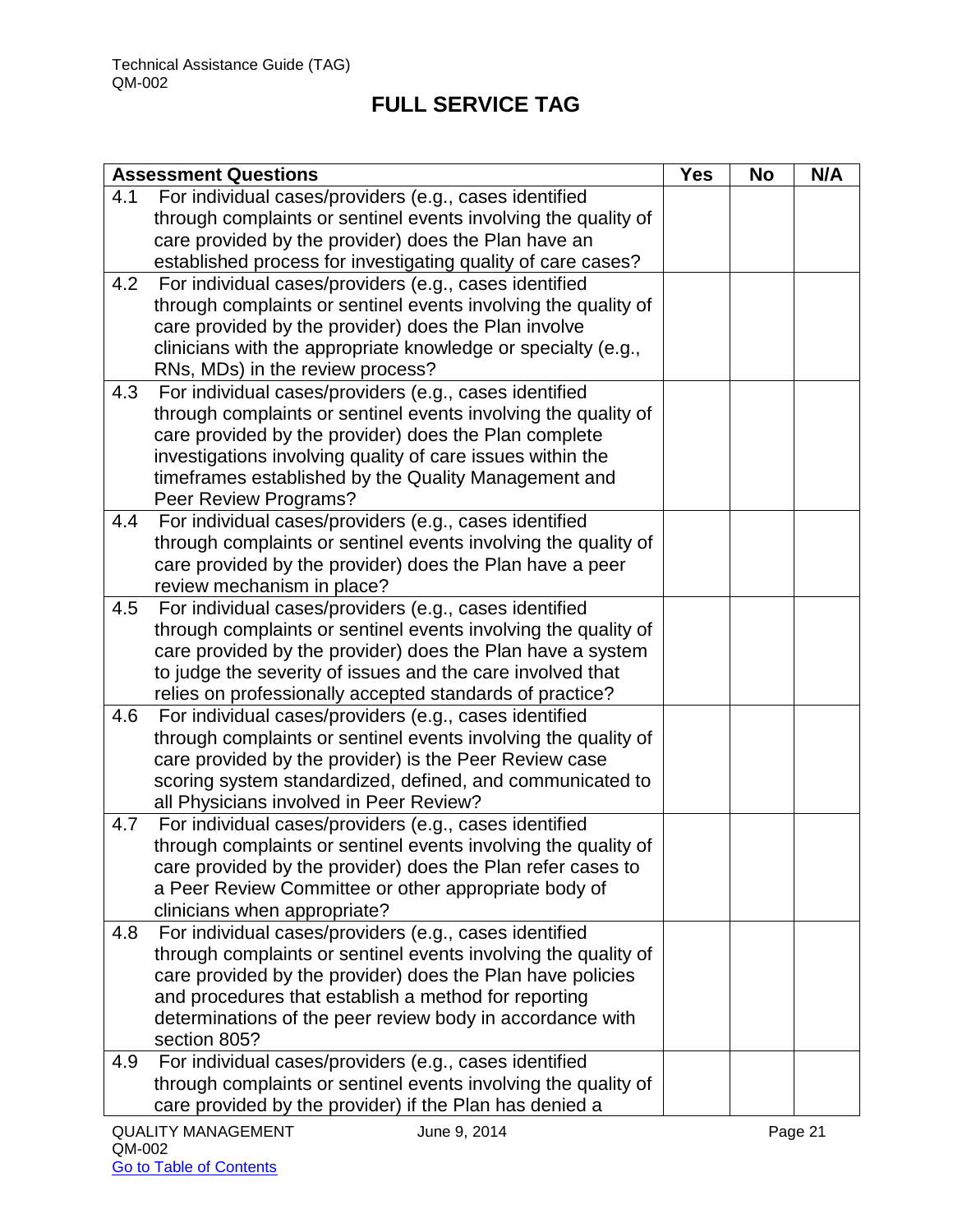| <b>Assessment Questions</b>                                    | <b>Yes</b> | No | N/A |
|----------------------------------------------------------------|------------|----|-----|
| licentiate's application for membership, terminated            |            |    |     |
| membership, imposed a summary suspension of                    |            |    |     |
| membership or imposed restrictions, or if a licentiate has     |            |    |     |
| resigned following notice of an impending investigation, has   |            |    |     |
| the Plan filed an 805 report?                                  |            |    |     |
| 4.10 For individual cases/providers (e.g., cases identified    |            |    |     |
| through complaints or sentinel events involving the quality of |            |    |     |
| care provided by the provider) does the Plan either            |            |    |     |
| prescribe a corrective action plan or require that the         |            |    |     |
| offending provider submit a corrective action plan?            |            |    |     |
| 4.11 For individual cases/providers (e.g., cases identified    |            |    |     |
| through complaints or sentinel events involving the quality of |            |    |     |
| care provided by the provider) does the Plan follow through    |            |    |     |
| and request evidence that corrective actions have been         |            |    |     |
| implemented by the offending providers?                        |            |    |     |

#### **End of Requirement QM-002: QM Program Monitors the Full Scope of QM Activities**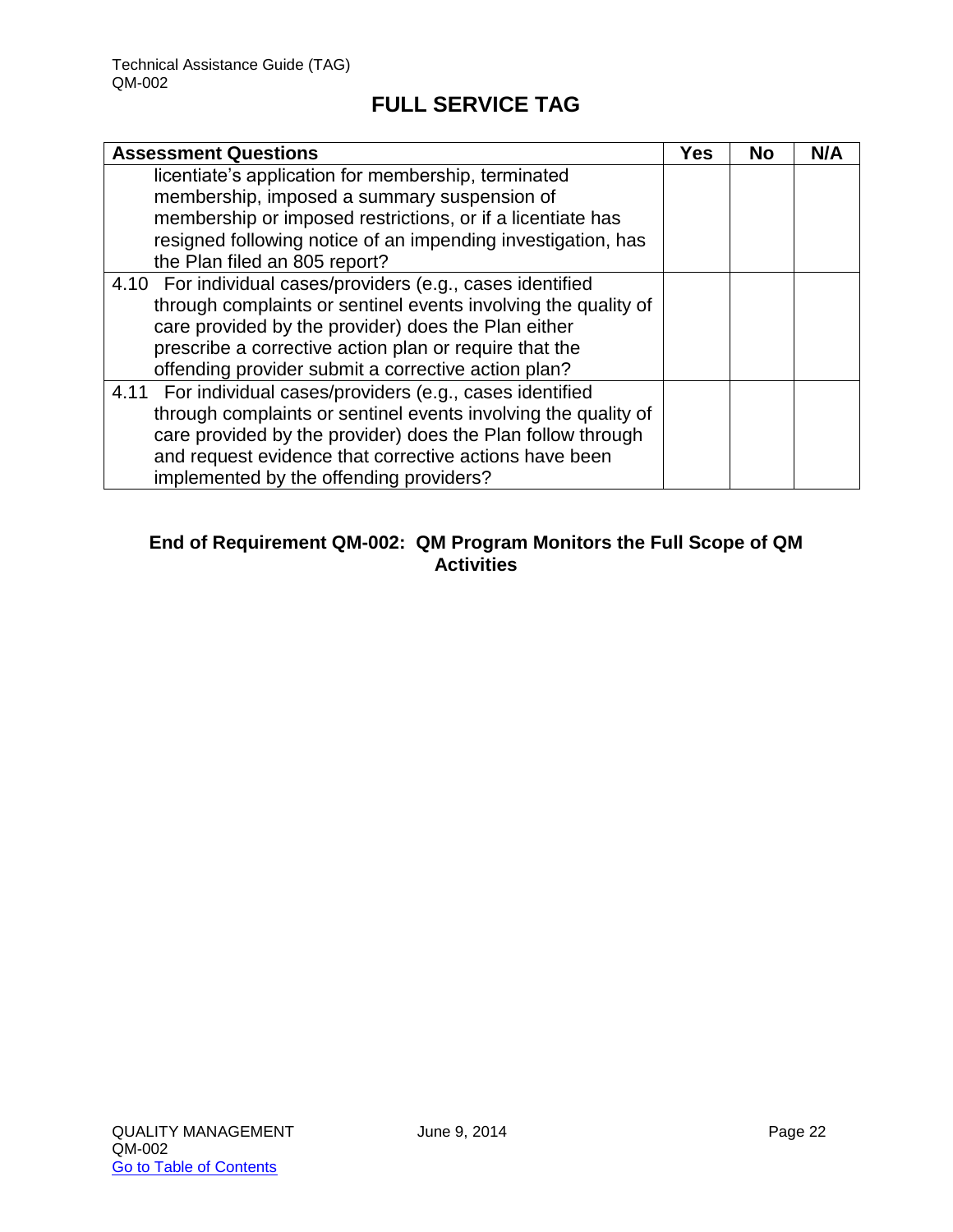#### <span id="page-23-0"></span>**Requirement QM-003: Precautions to Ensure Appropriate Care is Not Withheld or Delayed for Any Reason**

#### **STATUTORY /REGULATORY CITATIONS**

#### **28 CCR 1300.70(b)(1)(D) and (E)**

(b) Quality Assurance Program Structure and Requirements.

(1) Program Structure.

To meet the requirements of the Act which require plans to continuously review the quality of care provided, each plan's quality assurance program shall be designed to ensure that:

(D) appropriate care which is consistent with professionally recognized standards of practice is not withheld or delayed for any reason, including a potential financial gain and/or incentive to the plan providers, and/or others; and

(E) the plan does not exert economic pressure to cause institutions to grant privileges to health care providers that would not otherwise be granted, nor to pressure health care providers or institutions to render care beyond the scope of their training or experience.

#### **INDIVIDUAL(S)/POSITION(S) TO BE INTERVIEWED**

**Staff responsible for the activities described above, for example:** 

- Medical Director
- **QA Director**
- QA Coordinator

#### **DOCUMENTS TO BE REVIEWED**

- Organizational chart depicting reporting relationships between QM and other departments.
- Physician reviewer agreements with the Health Plan. Contract terms and conditions.
- List of QM Committee members and titles, role and responsibility within the Committee, if any.
- Quality Assurance policies and procedures

#### *QM-003 - Key Element 1:*

**1. The QM Program is designed to ensure appropriate care is not delayed or withheld for any reason. 28 CCR 1300.70(b)(1)(D) and (E)**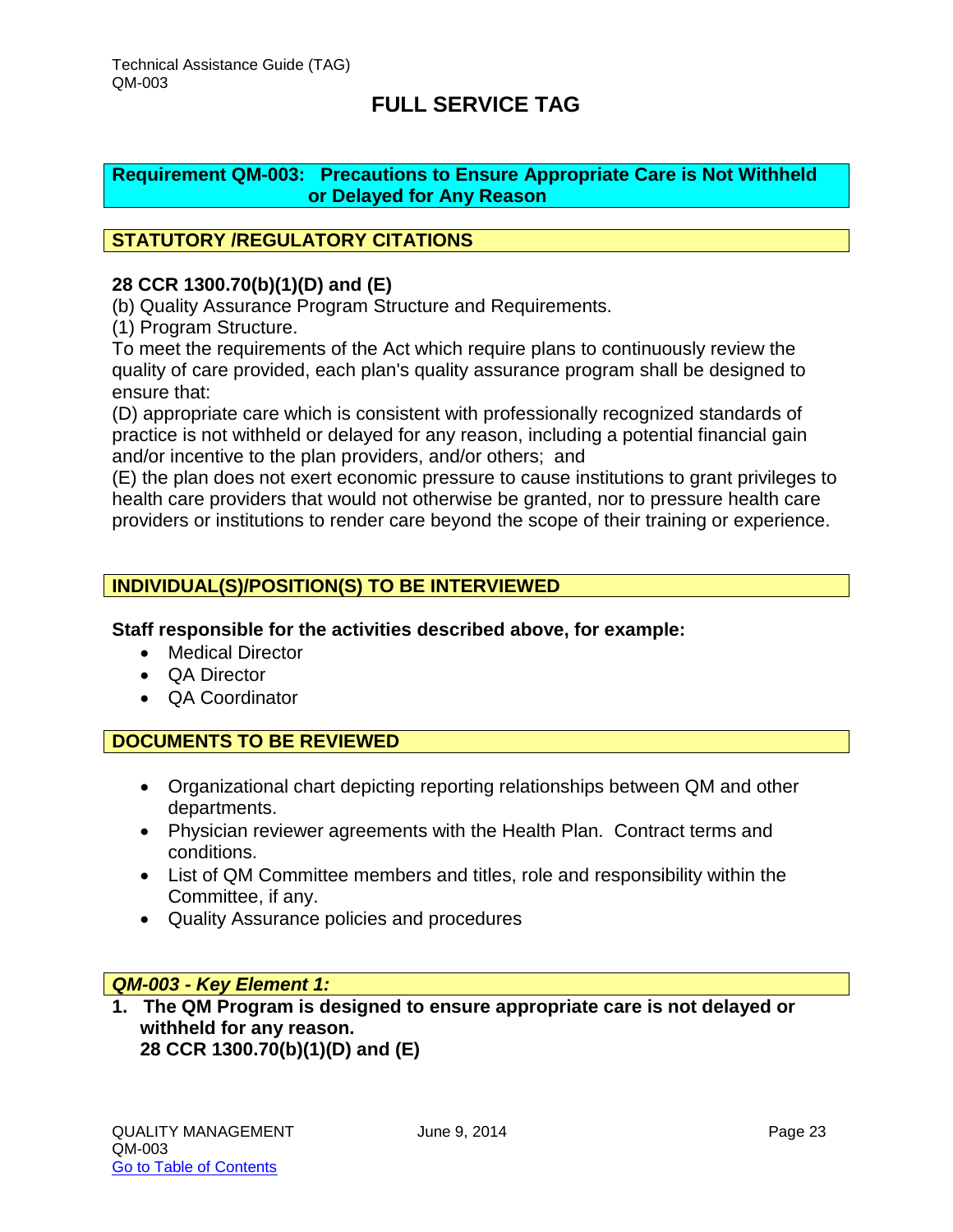|     | <b>Assessment Questions</b>                                      | Yes | No | N/A |
|-----|------------------------------------------------------------------|-----|----|-----|
| 1.1 | Can the Plan demonstrate there is no financial incentive or      |     |    |     |
|     | gain to the Plan providers and/or others to delay or withhold    |     |    |     |
|     | appropriate care?                                                |     |    |     |
| 1.2 | Can the Plan demonstrate that it does not exert economic         |     |    |     |
|     | pressure on institutions to grant privileges to health care      |     |    |     |
|     | providers that would not otherwise be granted?                   |     |    |     |
|     | 1.3 Can the Plan demonstrate that it does not pressure health    |     |    |     |
|     | care providers or institutions to render care beyond the         |     |    |     |
|     | scope of their training or experience?                           |     |    |     |
|     | 1.4 Are all treatment decisions rendered by appropriate clinical |     |    |     |
|     | staff, void of any influence or oversight by the Finance         |     |    |     |
|     | Department?                                                      |     |    |     |
| 1.5 | Does the Medical Director's responsibility to supervise          |     |    |     |
|     | medical management of the Plan's benefits occur without          |     |    |     |
|     | financial influence by the Finance Department?                   |     |    |     |
| 1.6 | Does the Plan demonstrate that enrollee care is appropriate      |     |    |     |
|     | and consistent with professionally recognized standards of       |     |    |     |
|     | practice and is not withheld or delayed for any reason?          |     |    |     |

#### **End of Requirement QM-003: Precautions to Ensure Appropriate Care is Not Withheld or Delayed for Any Reason**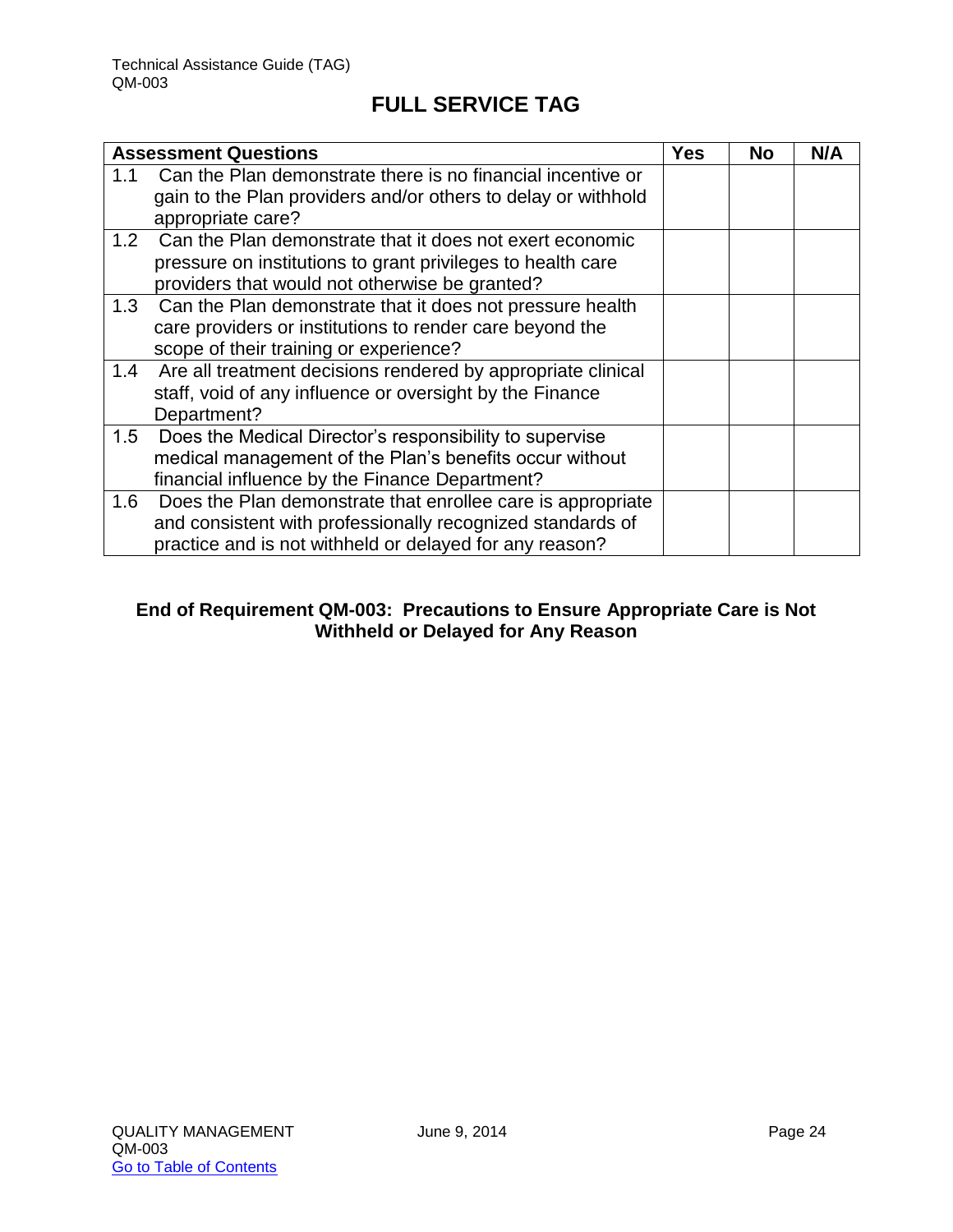#### <span id="page-25-0"></span>**Requirement QM-004: Credentialing**

#### **STATUTORY /REGULATORY CITATIONS**

#### **CA Health and Safety Code section 1367(a) through (c)**

A health care service plan and, if applicable, a specialized health care service plan shall meet the following requirements:

(a) Facilities located in this state including, but not limited to, clinics, hospitals, and skilled nursing facilities to be utilized by the plan shall be licensed by the State Department of Public Health, where licensure is required by law. Facilities not located in this state shall conform to all licensing and other requirements of the jurisdiction in which they are located.

(b) Personnel employed by or under contract to the plan shall be licensed or certified by their respective board or agency, where licensure or certification is required by law. (c) Equipment required to be licensed or registered by law shall be so licensed or registered, and the operating personnel for that equipment shall be licensed or certified as required by law.

#### **28 CCR 1300.70(a)(3)**

(3) A plan's QA program must address service elements, including accessibility, availability, and continuity of care. A plan's QA program must also monitor whether the provision and utilization of services meets professionally recognized standards of practice.

#### **28 CCR 1300.51(d)(H)(iii)**

- (d) Exhibits to Plan Application.
- H. Geographical Area Served.

Note: The applicant is required to demonstrate that, throughout the geographic regions designated as the plan's Service Area, a comprehensive range of primary, specialty, institutional and ancillary services are readily available at reasonable times to all enrollees and, to the extent feasible, that all services are readily accessible to all enrollees.

For the purpose of evaluating the geographic aspects of availability and accessibility, consideration will be given to the actual and projected enrollment of the plan based on the residence and place of work of enrollees within and, if applicable, outside the service area, including the individual and group enrollment projections furnished in Items CC, DD and EE of this application.

An applicant for plan license must demonstrate compliance with the accessibility requirement in each of the areas specified in paragraphs (i) through (iv) below, either by demonstrating compliance with the guideline specified in such paragraphs or, in the alternative, by presenting other information demonstrating compliance with reasonable accessibility. These guidelines apply only with respect to initial license applications and provide presumptively reasonable standards in the absence of actual operating experience. Such guidelines are not intended to express minimum standards of accessibility either for applicants or for licensees nor to create any inference that a plan,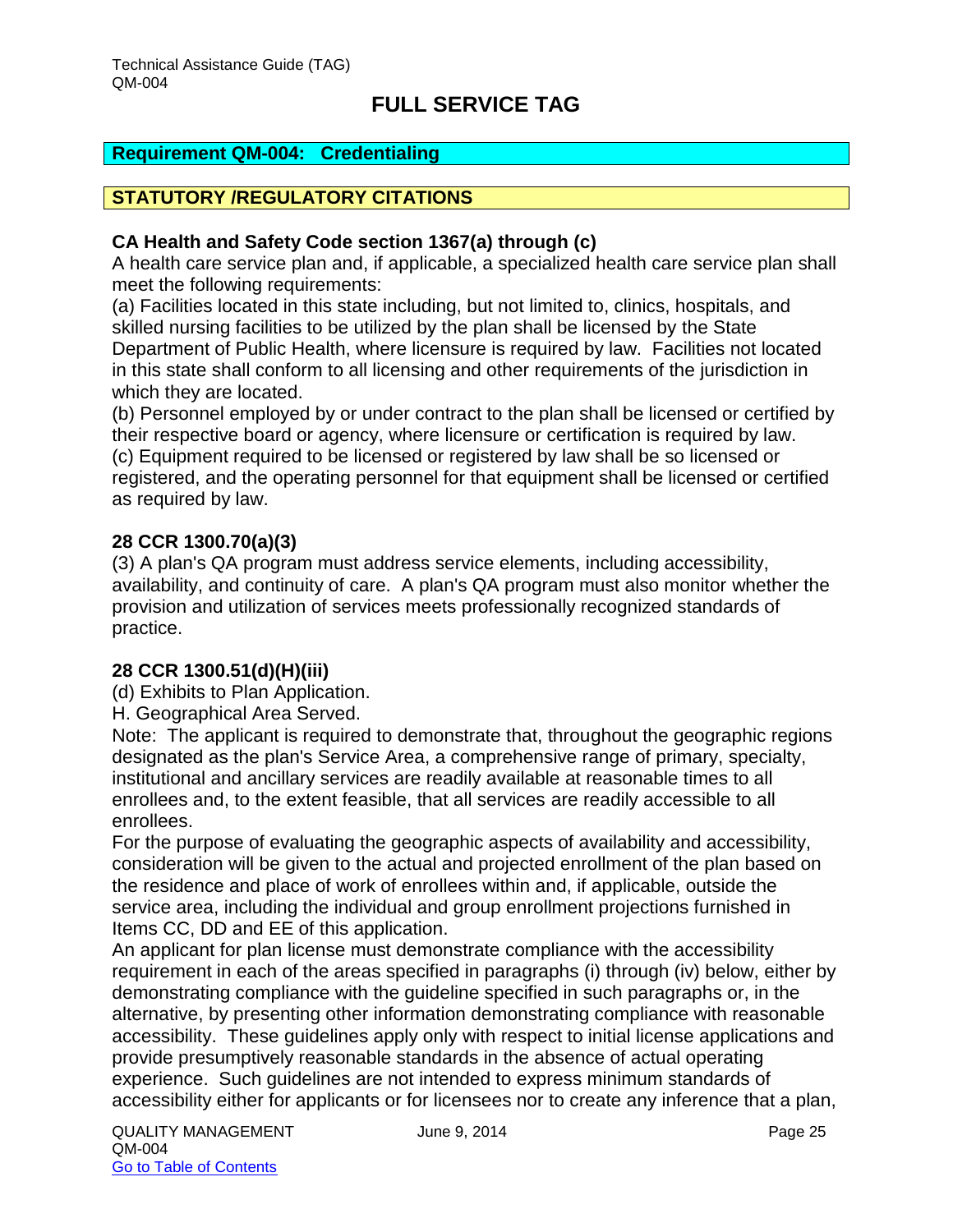which does not meet these guidelines, does not meet the requirement of reasonable accessibility.

(iii) Hospital Staff Privileges. In the case of a full-service plan, there is a complete network of contracting or plan-employed primary care physicians and specialists each of whom has admitting staff privileges with at least one contracting or plan-operated hospital equipped to provide the range of basic health care services the plan has contracted to provide.

#### **28 CCR 1300.67.2(e)**

(e) A plan shall provide accessibility to medically required specialists who are certified or eligible for certification by the appropriate specialty board, through staffing, contracting, or referral.

#### **28 CCR 1300.74.16(e)**

(e) For the purposes of this section an "HIV/AIDS specialist" means a physician who holds a valid, unrevoked and unsuspended certificate to practice medicine in the state of California who meets any one of the following four criteria:

(1) Is credentialed as an "HIV Specialist" by the American Academy of HIV Medicine; or

(2) Is board certified, or has earned a Certificate of Added Qualification, in the field of HIV medicine granted by a member board of the American Board of Medical Specialties, should a member board of that organization establish board certification, or a Certificate of Added Qualification, in the field of HIV medicine; or

(3) Is board certified in the field of infectious diseases by a member board of the American Board of Medical Specialties and meets the following qualifications:

(A) In the immediately preceding 12 months has clinically managed medical care to a minimum of 25 patients who are infected with HIV; and

(B) In the immediately preceding 12 months has successfully completed a minimum of 15 hours of category 1 continuing medical education in the prevention of HIV infection, combined with diagnosis, treatment, or both, of HIV-infected patients, including a minimum of 5 hours related to antiretroviral therapy per year; or

(4) Meets the following qualifications:

(A) In the immediately preceding 24 months has clinically managed medical care to a minimum of 20 patients who are infected with HIV; and

(B) Has completed any of the following:

1. In the immediately preceding 12 months has obtained board certification or recertification in the field of infectious diseases from a member board of the American Board of Medical Specialties; or

2. In the immediately preceding 12 months has successfully completed a minimum of 30 hours of category 1 continuing medical education in the prevention of HIV infection, combined with diagnosis, treatment, or both, of HIV-infected patients; or

3. In the immediately preceding 12 months has successfully completed a minimum of 15 hours of category 1 continuing medical education in the prevention of HIV infection, combined with diagnosis, treatment, or both, of HIV-infected patients and has successfully completed the HIV Medicine Competency Maintenance Examination administered by the American Academy of HIV medicine.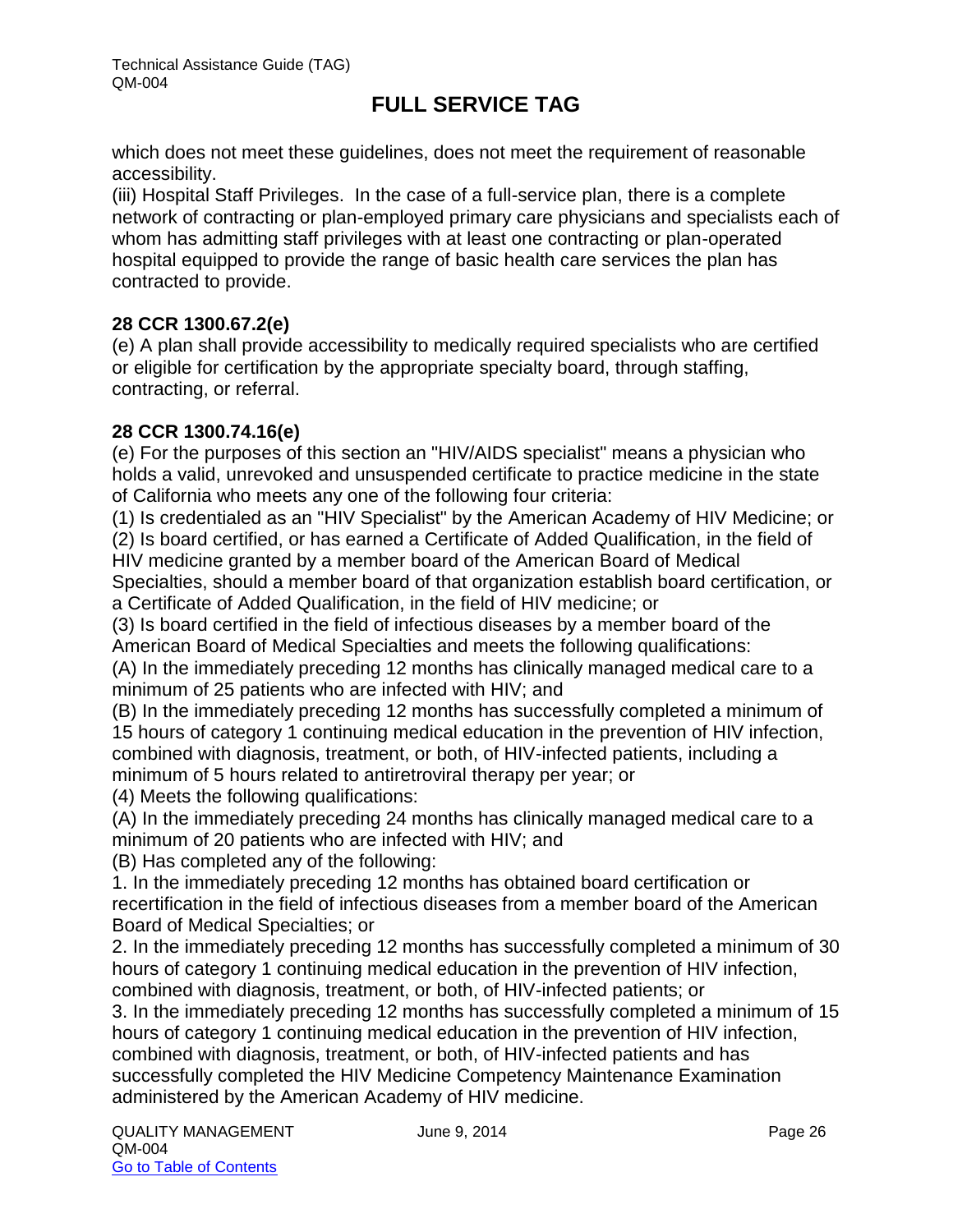#### **INDIVIDUAL(S)/POSITION(S) TO BE INTERVIEWED**

 **Staff interviews are not required or recommended unless a specific concern is identified.** 

#### **DOCUMENTS TO BE REVIEWED**

- Related policies and procedures, including: credentialing and re-credentialing; ensuring all Plan providers and all participating providers, both individual and institutional, are licensed and/or certified; ensuring participating primary care physicians and specialists have admitting staff privileges with at least one participating hospital; ensuring all participating medical specialists are certified or Board eligible; defining standards for credentialing and re-credentialing of HIV/AIDS specialists; identifying providers whose licenses have been suspended or revoked; etc.
- Contracts with individual providers
- Contracts with contracted entities, including provider groups
- Complaint and grievance reports
- Delegation contracts as applicable
- Monitoring and tracking reports of credentialing and re-credentialing

#### *QM-004 - Key Element 1:*

**1. The Plan verifies that all Plan provider staff and all participating providers, including individual and institutional, are licensed and/or certified, as required by law.** 

**CA Health and Safety Code section 1367(a) through(c); 28 CCR 1300.74.16(e); 28 CCR 1300.70(a)(3)** 

| <b>Assessment Questions</b>                                      | <b>Yes</b> | <b>No</b> | N/A |
|------------------------------------------------------------------|------------|-----------|-----|
| Does the Plan have policies and procedures for verifying<br>1.1  |            |           |     |
| licensure/certification of its providers at the time of          |            |           |     |
| acceptance into the Plan network?                                |            |           |     |
| 1.2 Does the Plan have a mechanism to identify on a periodic     |            |           |     |
| basis providers whose license has been suspended or              |            |           |     |
| revoked?                                                         |            |           |     |
| 1.3 Does the Plan have criteria for identifying a provider as an |            |           |     |
| HIV/AIDS specialist?                                             |            |           |     |
| Has the Plan established a corresponding mechanism for<br>1.4    |            |           |     |
| credentialing and re-credentialing HIV/AIDS providers in         |            |           |     |
| accordance with the regulation?                                  |            |           |     |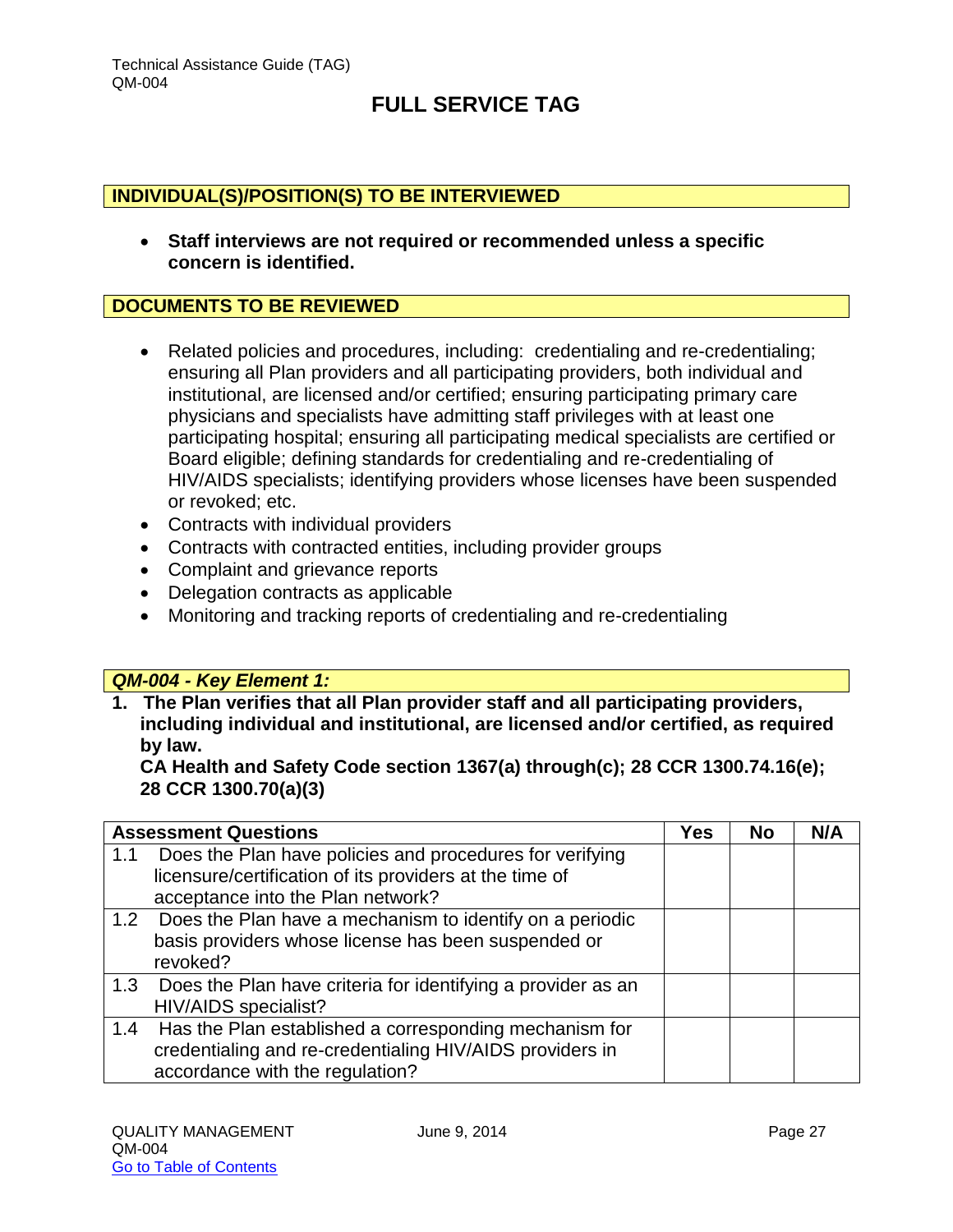#### *QM-004 - Key Element 2:*

#### **2. The Plan verifies that participating primary care Physicians and specialists have admitting staff privileges with at least one participating hospital. 28 CCR 1300.51(d)(H)(iii)**

|              | <b>Assessment Question</b>                               | <b>Yes</b> | <b>No</b> | N/A |
|--------------|----------------------------------------------------------|------------|-----------|-----|
| $\sqrt{2.1}$ | Does the Plan have established requirements for provider |            |           |     |
|              | admitting staff privileges in participating hospitals?   |            |           |     |

#### *QM-004 - Key Element 3:*

**3. The Plan verifies that all participating medical specialists are certified or eligible for certification by the appropriate specialty board. 28 CCR 1300.67.2(e)**

|     | <b>Assessment Question</b>                                                                                                                    | <b>Yes</b> | <b>No</b> | N/A |
|-----|-----------------------------------------------------------------------------------------------------------------------------------------------|------------|-----------|-----|
| 3.1 | Does the Plan have established requirements regarding<br>provider certification or board eligibility with the appropriate<br>specialty board? |            |           |     |

#### **End of Requirement QM-004: Credentialing**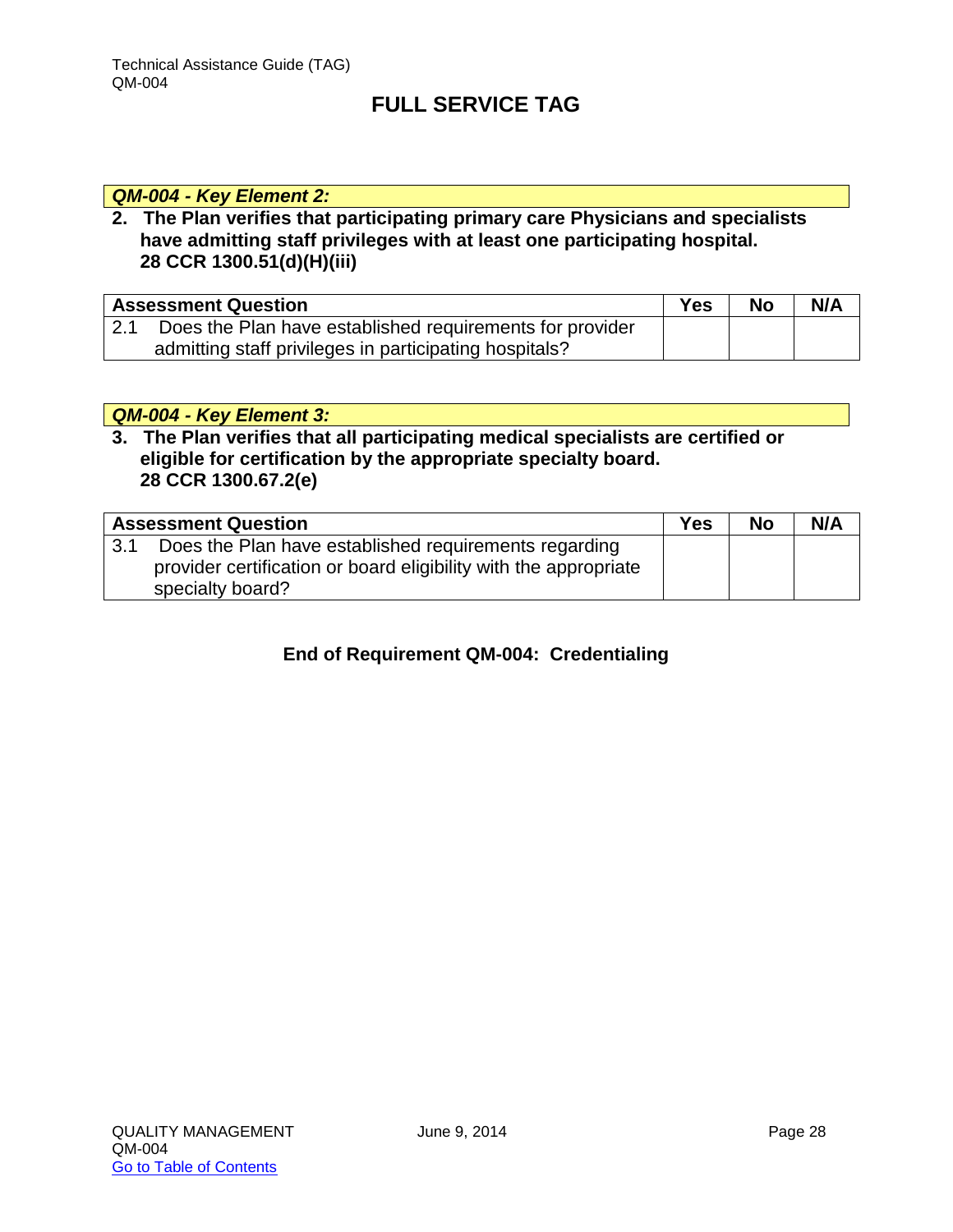#### <span id="page-29-0"></span>**Requirement QM-005: QM Delegation Oversight**

#### **STATUTORY /REGULATORY CITATIONS**

#### **28 CCR 1300.70(b)(2)(G)(1) through (3)**

(b) Quality Assurance Program Structure and Requirements.

(2) Program Requirements.

In order to meet these obligations each plan's QA program shall meet all of the following requirements:

(G) Medical groups or other provider entities may have active quality assurance programs which the plan may use. In all instances, however, the plan must retain responsibility for reviewing the overall quality of care delivered to plan enrollees.

If QA activities are delegated to a participating provider to ensure that each provider has the capability to perform effective quality assurance activities, the plan must do the following:

(1) Inform each provider of the plan's QA program, of the scope of that provider's QA responsibilities, and how it will be monitored by the plan.

(2) Ascertain that each provider to which QA responsibilities have been delegated has an in-place mechanism to fulfill its responsibilities, including administrative capacity, technical expertise, and budgetary resources.

(3) Have ongoing oversight procedures in place to ensure that providers are fulfilling all delegated QA responsibilities.

#### **28 CCR 1300.70(b)(2)(G)(1) through (6)**

(b) Quality Assurance Program Structure and Requirements.

(2) Program Requirements.

In order to meet these obligations each plan's QA program shall meet all of the following requirements:

(G) Medical groups or other provider entities may have active quality assurance programs which the plan may use. In all instances, however, the plan must retain responsibility for reviewing the overall quality of care delivered to plan enrollees. If QA activities are delegated to a participating provider to ensure that each provider has the capability to perform effective quality assurance activities, the plan must do the

following:

(1) Inform each provider of the plan's QA program, of the scope of that provider's QA responsibilities, and how it will be monitored by the plan.

(2) Ascertain that each provider to which QA responsibilities have been delegated has an in-place mechanism to fulfill its responsibilities, including administrative capacity, technical expertise, and budgetary resources.

(3) Have ongoing oversight procedures in place to ensure that providers are fulfilling all delegated QA responsibilities.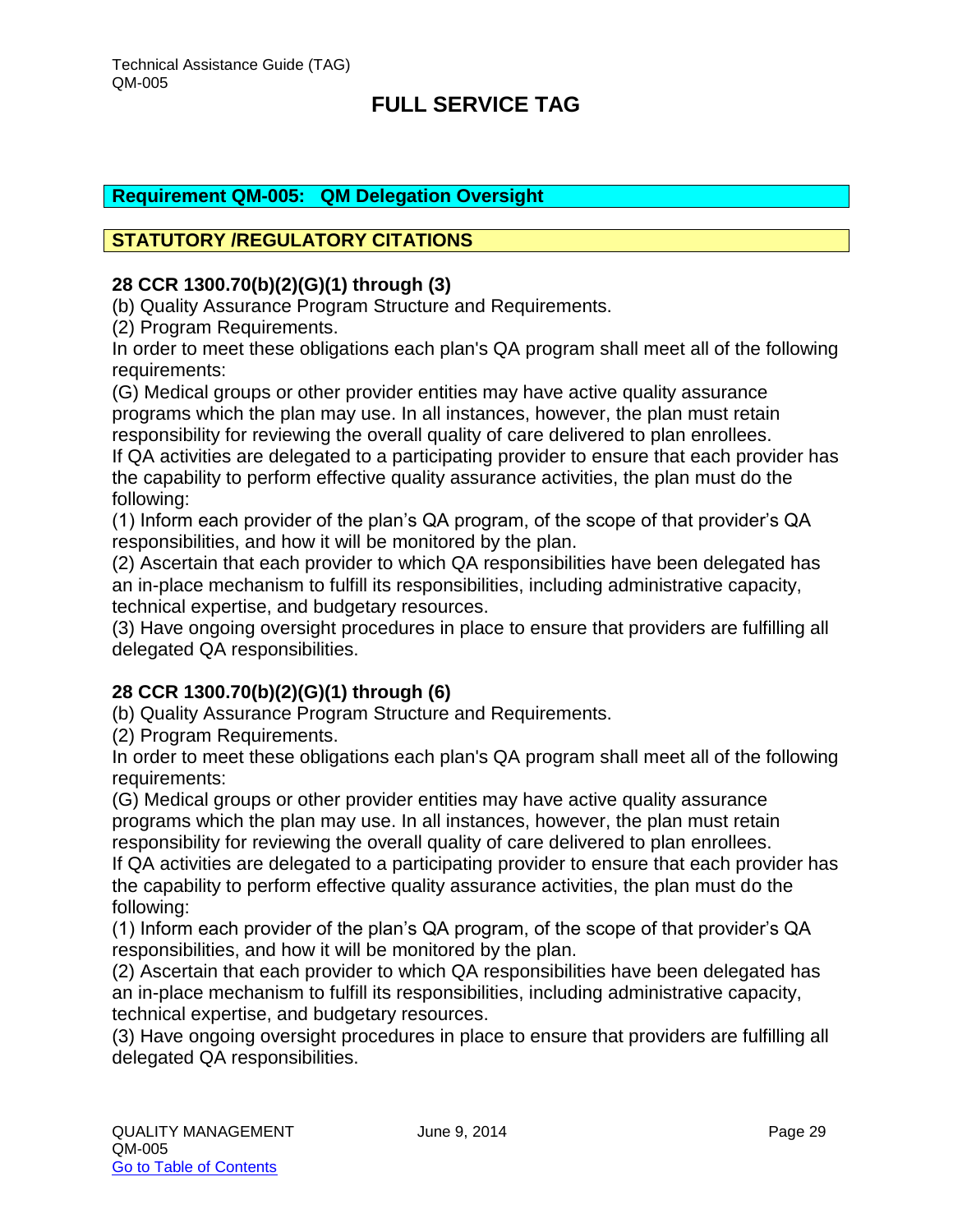(4) Require that standards for evaluating that enrollees receive health care consistent with professionally recognized standards of practice are included in the provider's QA program, and be assured of the entity's continued adherence to these standards. (5) Ensure that for each provider the quality assurance/utilization review mechanism will

encompass provider referral and specialist care patterns of practice, including an assessment of timely access to specialists, ancillary support services, and appropriate preventive health services based on reasonable standards established by the plan and/or delegated providers.

(6) Ensure that health services include appropriate preventive health care measures consistent with professionally recognized standards of practice. There should be screening for conditions when professionally recognized standards of practice indicate that screening should be done.

#### **28 CCR 1300.70(b)(2)(G)(3)**

(b) Quality Assurance Program Structure and Requirements.

(2) Program Requirements.

In order to meet these obligations each plan's QA program shall meet all of the following requirements:

(G) Medical groups or other provider entities may have active quality assurance programs which the plan may use. In all instances, however, the plan must retain responsibility for reviewing the overall quality of care delivered to plan enrollees.

If QA activities are delegated to a participating provider to ensure that each provider has the capability to perform effective quality assurance activities, the plan must do the following:

(3) Have ongoing oversight procedures in place to ensure that providers are fulfilling all delegated QA responsibilities.

#### **28 CCR 1300.70(b)(2)(I)(2)**

(b) Quality Assurance Program Structure and Requirements.

(2) Program Requirements.

In order to meet these obligations each plan's QA program shall meet all of the following requirements:

(I) Inpatient Care.

2. The plan may delegate inpatient QA functions to hospitals, and may rely on the hospital's existing QA system to perform QA functions. If a plan does delegate QA responsibilities to a hospital, the plan must ascertain that the hospital's quality assurance procedure will specifically review hospital services provided to the plan's enrollees, and will review services provided by plan physicians within the hospital in the same manner as other physician services are reviewed.

#### **28 CCR 1300.70(b)(2)(H)**

(b) Quality Assurance Program Structure and Requirements.

(2) Program Requirements.

In order to meet these obligations each plan's QA program shall meet all of the following requirements: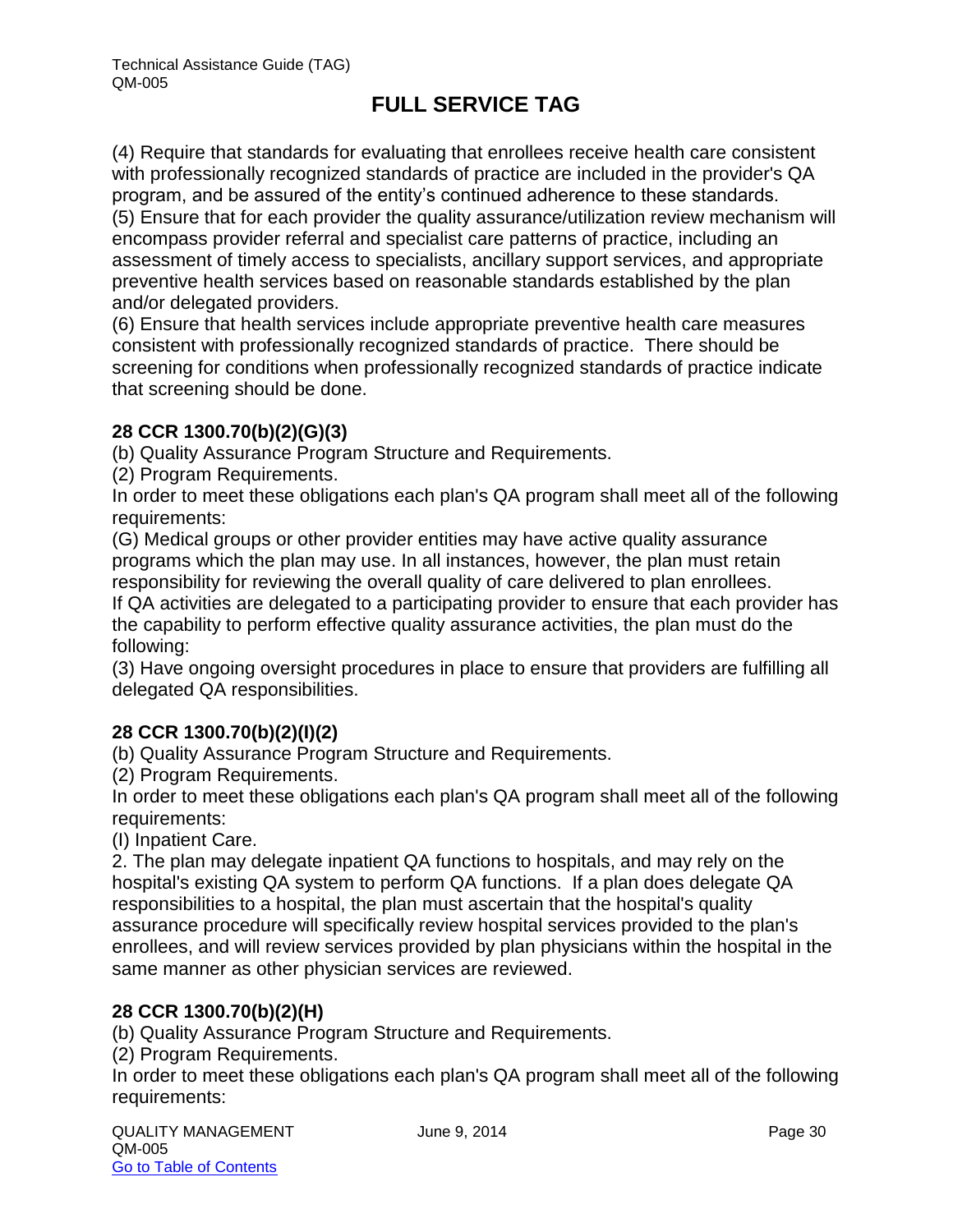(H) A plan that has capitation or risk-sharing contracts must:

1. Ensure that each contracting provider has the administrative and financial capacity to meet its contractual obligations; the plan shall have systems in place to monitor QA functions.

2. Have a mechanism to detect and correct under-service by an at-risk provider (as determined by its patient mix), including possible under-utilization of specialist services and preventive health care services.

#### **28 CCR 1300.74.72(g)(1) through (5)**

(g) If a plan contracts with a specialized health care service plan for the purpose of providing Health and Safety Code section 1374.72 services, the following requirements shall apply:

(1) the specialized health care service plan shall maintain a telephone number that an enrollee may call during normal business hours to obtain information about benefits, providers, coverage and any other relevant information concerning an enrollee's mental health services;

(2) if the plan issues identification cards to enrollees, the identification cards shall include the telephone number required to be maintained above and a brief statement indicating that enrollees may call the telephone number for assistance about mental health services and coverage;

(3) the plan shall monitor the continuity and coordination of care that enrollees receive, and take action, when necessary, to assure continuity and coordination of care, in a manner consistent with professionally recognized evidence-based standards of practice, across the health care network;

(4) the plan shall monitor, as often as necessary, but not less frequently than once every year, the collaboration between medical and mental health providers including, but not limited to, the following:

(A) exchange of information,

(B) appropriate diagnosis, treatment and referral, and

(C) access to treatment and follow-up for enrollees with co-existing medical and mental health disorders;

(5) the plan shall retain full responsibility for assuring continuity and coordination of care, in accordance with the requirements of this subsection, notwithstanding that, by contract, it has obligated a specialized health care service plan to perform some or all of these activities.

#### **INDIVIDUAL(S)/POSITION(S) TO BE INTERVIEWED**

#### **Staff responsible for the activities described above, for example:**

- Plan Medical Director or designated QA Physician
- Plan staff person responsible for the delegation
- Delegate staff person responsible for the delegation
- Delegate Medical Director
- Plan QA Manager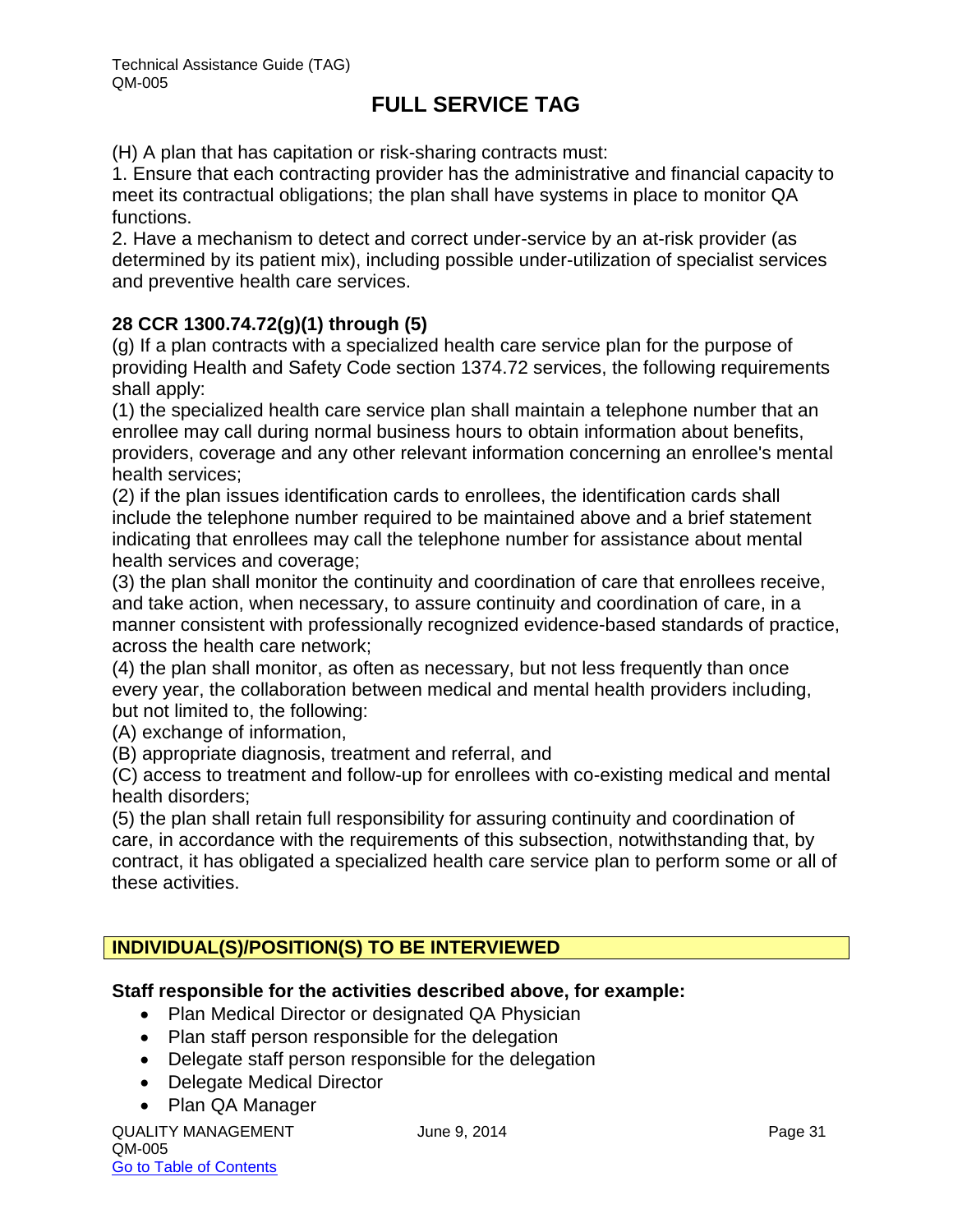- Delegate QA Manager
- Plan QA coordinators that conduct audits of the delegates
- QA representatives from one or more provider delegates

#### **DOCUMENTS TO BE REVIEWED**

- Related policies and procedures, including those detailing the processes for delegation and continued oversight of delegated entities
- Pre-delegation assessments
- Delegation contracts, letters of agreements, and memoranda of understanding
- Audit tools, forms, and reports/results
- Documentation that the Plan conducts a periodic audit of delegated activities and requires a corrective action plan for deficiencies identified with documentation of appropriate follow-up
- Documentation that the Plan periodically reviews and approves delegate's QM Program Description and Work Plan
- Plan board or QM Committee or Subcommittee minutes which document review and oversight of delegated providers and organizations
- Corrective action plans for delegated providers as appropriate
- Routine and ad hoc reports from the delegated entities
- Minutes of governance committee in which delegate reports were discussed

#### *QM-005 - Key Element 1:*

**If a Plan delegates any QM responsibilities to affiliates and vendors including but not limited to contracting provider groups, hospitals, affiliated mental or behavioral health plans and credential verification organizations:** 

**1. The Plan assesses the capability of each delegated entity by performing a capability assessment prior to delegation. 28 CCR 1300.70(b)(2)(G)(1) through (3)**

|     | <b>Assessment Questions</b>                               | <b>Yes</b> | <b>No</b> | N/A |
|-----|-----------------------------------------------------------|------------|-----------|-----|
| 1.1 | Does the Plan assess the delegate's policies and          |            |           |     |
|     | procedures for conducting the delegated responsibilities? |            |           |     |
| 1.2 | Does the Plan assess the delegate's administrative        |            |           |     |
|     | capabilities?                                             |            |           |     |
| 1.3 | Does the Plan assess the delegate's technical expertise?  |            |           |     |
| 1.4 | Does the Plan assess the delegate's budgetary resources?  |            |           |     |

#### *QM-005 - Key Element 2:*

**2. The Plan and each delegate have a delegation agreement that details the delegated services, the administrative responsibilities, the procedures for**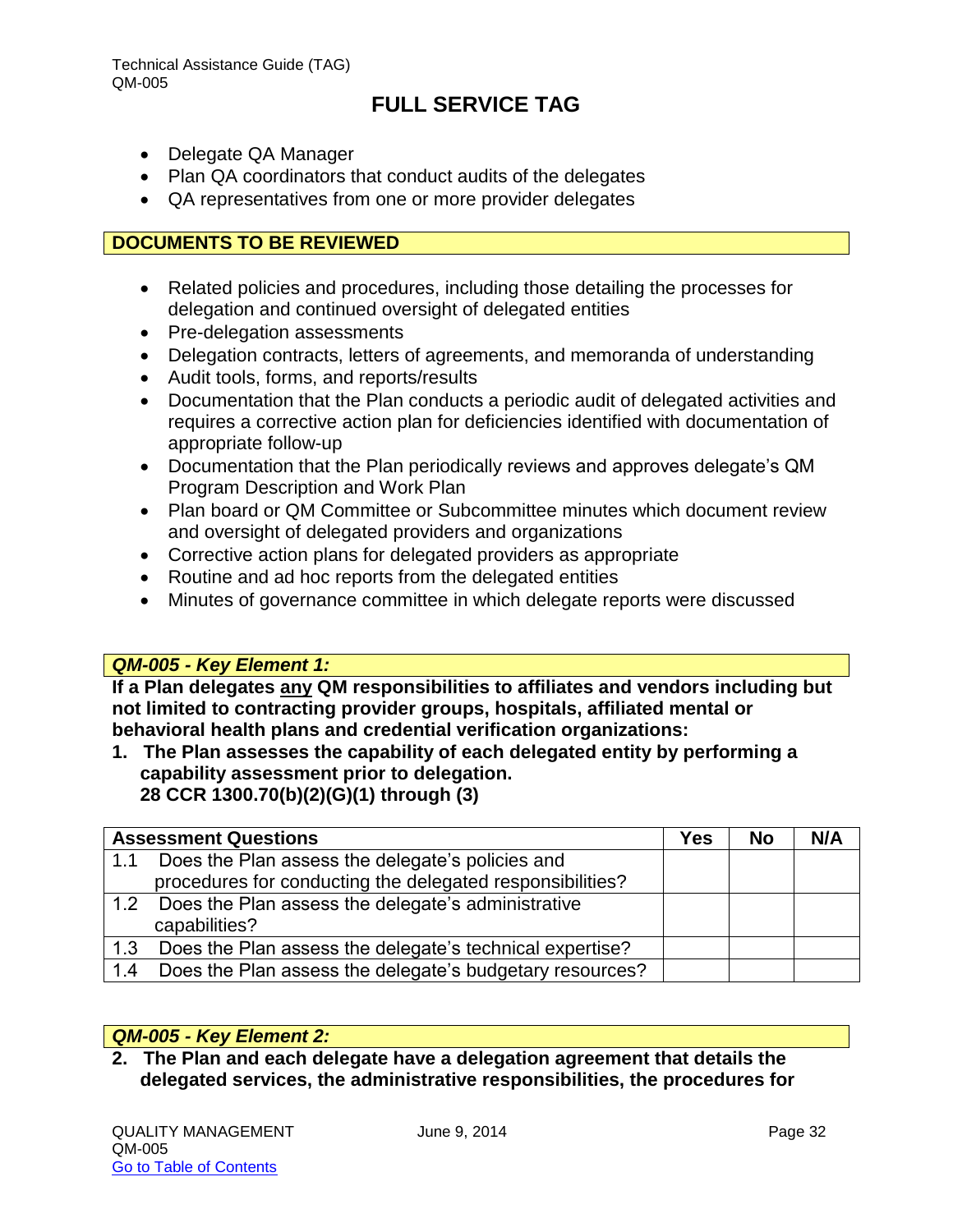#### **exchanging information/coordinating care, and the reporting/monitoring responsibilities of both the Plan and the delegate. 28 CCR 1300.70(b)(2)(G)(1) through (6)**

|     | <b>Assessment Questions</b>                                   | <b>Yes</b> | <b>No</b> | N/A |
|-----|---------------------------------------------------------------|------------|-----------|-----|
| 2.1 | Does the Plan have an agreement with each delegate that       |            |           |     |
|     | defines the scope of responsibilities and how the delegate    |            |           |     |
|     | will be monitored by the Plan?                                |            |           |     |
| 2.2 | Does the contract/agreement include a description of the      |            |           |     |
|     | delegated services?                                           |            |           |     |
| 2.3 | Does the contract/agreement include a description of the      |            |           |     |
|     | administrative responsibilities of the delegate? (e.g., for   |            |           |     |
|     | handling of grievances and appeals, customer service)         |            |           |     |
| 2.4 | Does the contract/agreement include a description of how      |            |           |     |
|     | the Plan will monitor the delegated entity?                   |            |           |     |
| 2.5 | Does the Plan require the delegate to have standards for      |            |           |     |
|     | evaluating that enrollees receive health care consistent with |            |           |     |
|     | professionally recognized standards of practice?              |            |           |     |
| 2.6 | Are these standards included in the delegate's QA             |            |           |     |
|     | Program?                                                      |            |           |     |
| 2.7 | Are there evaluation methods to assure the delegate's         |            |           |     |
|     | continued adherence to these standards?                       |            |           |     |
| 2.8 | Does the Plan require that the delegate's quality and         |            |           |     |
|     | utilization review mechanisms encompass provider referral     |            |           |     |
|     | and specialist care patterns of practice?                     |            |           |     |
| 2.9 | Does the Plan require that the delegate's quality and         |            |           |     |
|     | utilization review mechanisms encompass assessment of         |            |           |     |
|     | timely access to specialists, ancillary support services,     |            |           |     |
|     | including laboratory services?                                |            |           |     |
|     | 2.10 Does the Plan require that the delegate's quality and    |            |           |     |
|     | utilization review mechanisms encompass access to             |            |           |     |
|     | appropriate preventive health services based on reasonable    |            |           |     |
|     | standards established by the Plan and/or delegated            |            |           |     |
|     | providers?                                                    |            |           |     |
|     | 2.11 Does the Plan require that the delegate's quality and    |            |           |     |
|     | utilization review mechanisms encompass appropriate           |            |           |     |
|     | preventive health care measures consistent with               |            |           |     |
|     | professionally recognized standards of practice, indicating   |            |           |     |
|     | when screening for conditions should be done?                 |            |           |     |

### *QM-005 - Key Element 3:*

**3. The Plan has put in place ongoing oversight procedures to ensure that delegates are fulfilling all delegated QM responsibilities. 28 CCR 1300.70(b)(2)(G)(3)**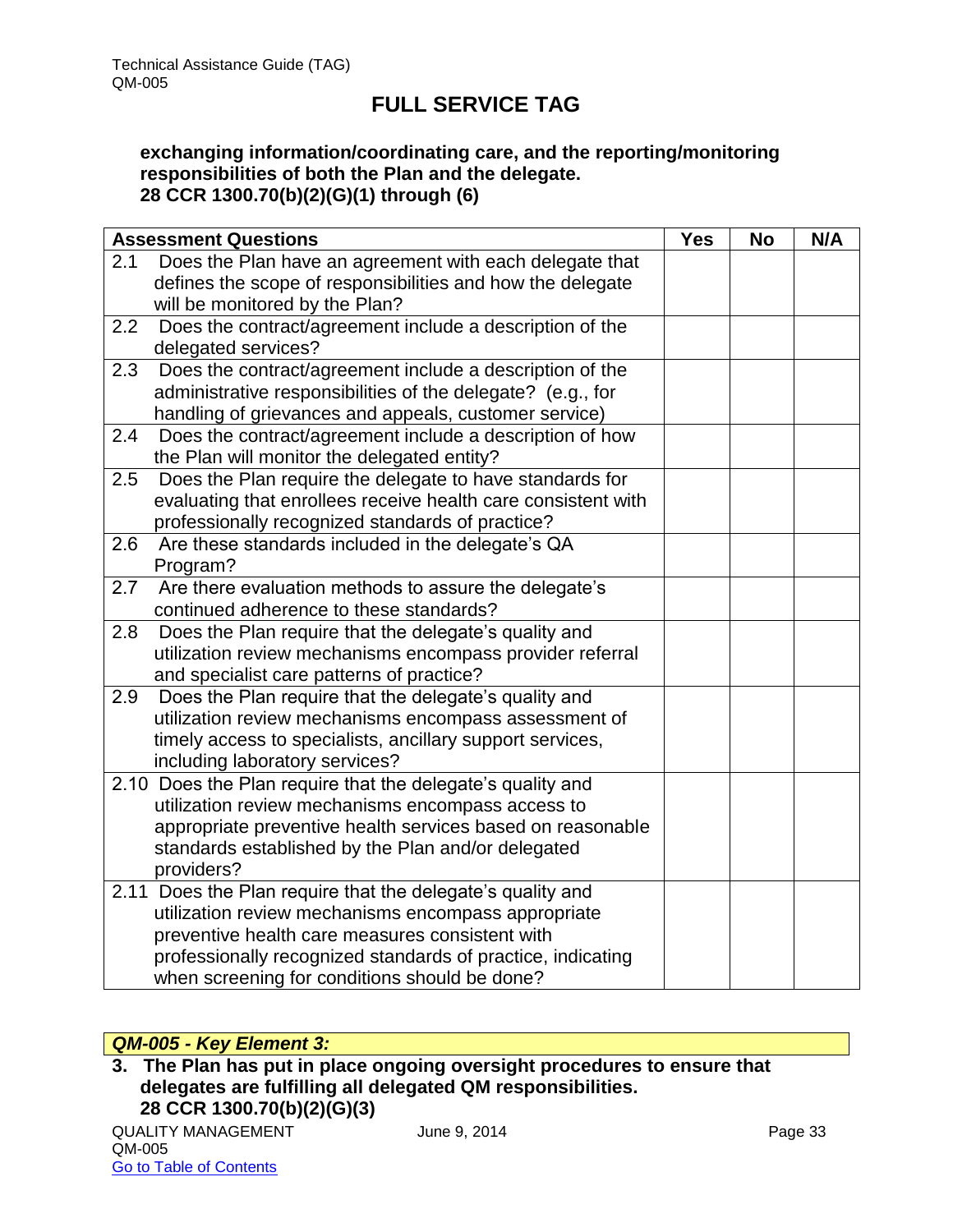|     | <b>Assessment Questions</b>                                 | Yes | <b>No</b> | N/A |
|-----|-------------------------------------------------------------|-----|-----------|-----|
| 3.1 | Does the Plan have ongoing oversight procedures in place    |     |           |     |
|     | to ensure that providers are fulfilling all delegated QA    |     |           |     |
|     | responsibilities?                                           |     |           |     |
| 3.2 | Do appropriate minutes of committee meetings indicate       |     |           |     |
|     | regular review of delegate reports and activities?          |     |           |     |
| 3.3 | Does the Plan conduct periodic site visits to the delegate? |     |           |     |
| 3.4 | Does the Plan periodically review the delegate's QM         |     |           |     |
|     | Program description?                                        |     |           |     |
| 3.5 | Does the Plan periodically review the delegate's QM Work    |     |           |     |
|     | Plan?                                                       |     |           |     |
| 3.6 | Does the Plan implement corrective action and conduct       |     |           |     |
|     | follow-up reviews to address any deficiencies?              |     |           |     |

#### *QM-005 - Key Element 4:*

**If the Plan delegates inpatient QM responsibilities to a hospital:** 

**4. The Plan oversees the hospital's QM Program specific to the Plan's enrollees, and verifies that the hospital reviews services provided by Plan Physicians within the hospital in the same manner as other Physician services. 28 CCR 1300.70(b)(2)(I)(2)**

|     | <b>Assessment Questions</b>                                   | <b>Yes</b> | <b>No</b> | N/A |
|-----|---------------------------------------------------------------|------------|-----------|-----|
| 4.1 | Does the Plan have a mechanism to oversee the quality of      |            |           |     |
|     | care provided in an inpatient setting to its enrollees?       |            |           |     |
| 4.2 | Does the Plan's oversight Program ensure that the             |            |           |     |
|     | hospital's QA policies and procedures reviews hospital        |            |           |     |
|     | services provided to the Plan's enrollees?                    |            |           |     |
|     | 4.3 Does the Plan ensure reviews of services provided by Plan |            |           |     |
|     | Physicians within the hospital are conducted in the same      |            |           |     |
|     | manner as other Physician services are reviewed?              |            |           |     |
| 4.4 | Does the Plan ensure that the hospital's policies and         |            |           |     |
|     | procedures stipulate that services provided to Plan enrollees |            |           |     |
|     | are provided in the same manner as services to other          |            |           |     |
|     | patients?                                                     |            |           |     |
| 4.5 | Does the Plan's monitoring ensure providers utilize           |            |           |     |
|     | equipment and facilities appropriate to the care?             |            |           |     |
| 4.6 | If the hospital services are fully capitated, does the Plan   |            |           |     |
|     | ensure appropriate referral procedures are in place and       |            |           |     |
|     | utilized for services not customarily provided at that        |            |           |     |
|     | hospital?                                                     |            |           |     |
| 4.7 | Does the Plan track and trend potential quality issues        |            |           |     |
|     | identified with a specific hospital?                          |            |           |     |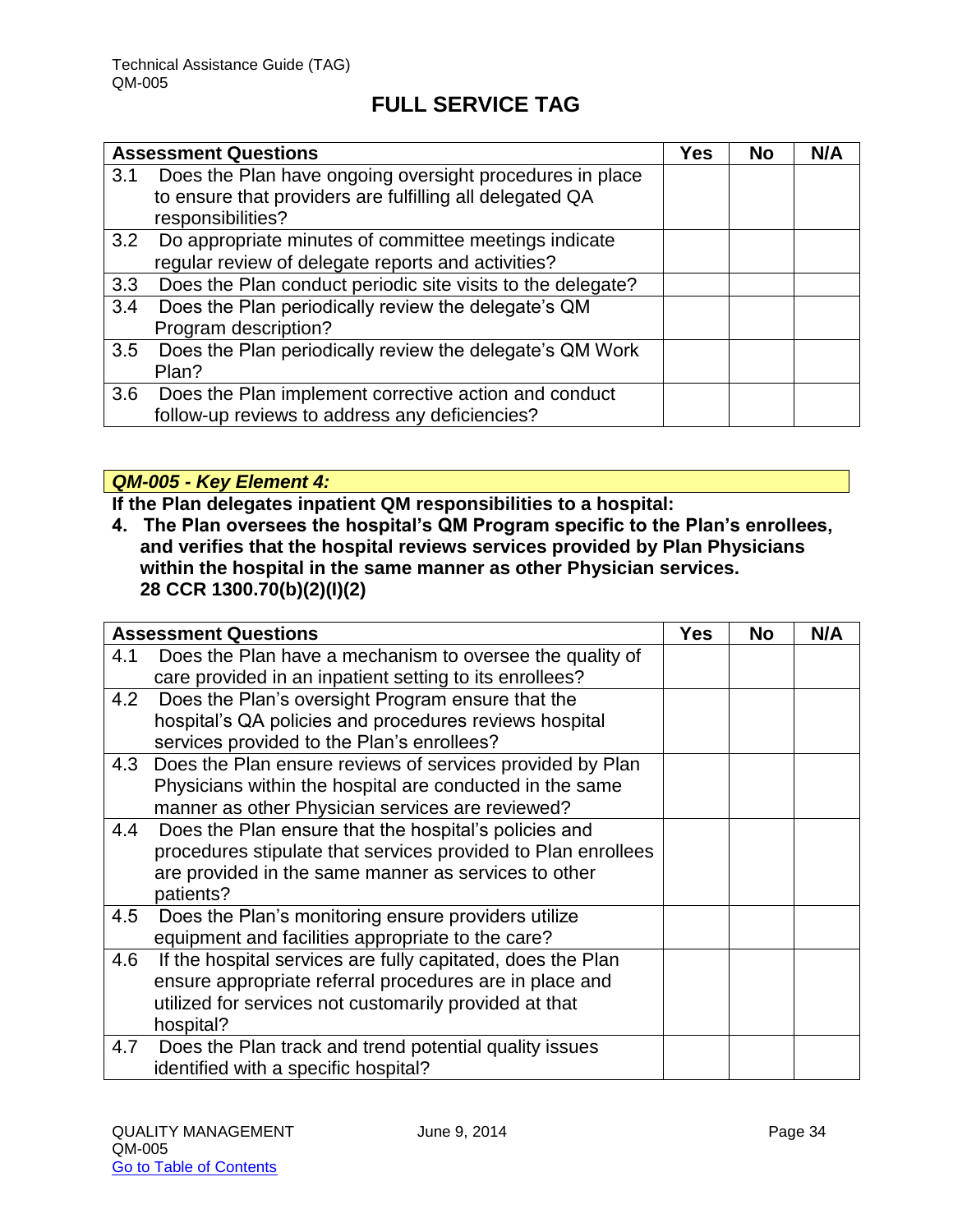#### *QM-005 - Key Element 5:*

**If a Plan has capitation or risk-sharing contracts with delegates:** 

**5. The capitation/risk-sharing contract and/or delegation agreement details the services, responsibilities, and procedures for both the Plan and the delegate. 28 CCR 1300.70(b)(2)(H)**

|     | <b>Assessment Questions</b>                                      | <b>Yes</b> | <b>No</b> | N/A |
|-----|------------------------------------------------------------------|------------|-----------|-----|
| 5.1 | Has the Plan ensured that each contracting provider has          |            |           |     |
|     | the administrative capacity to meet its contractual              |            |           |     |
|     | obligation?                                                      |            |           |     |
|     | 5.2 Has the Plan ensured that each contracting provider has      |            |           |     |
|     | the financial capacity to meet its contractual obligation?       |            |           |     |
| 5.3 | Does the Plan have a system in place to monitor QA of            |            |           |     |
|     | capitated and at-risk providers?                                 |            |           |     |
| 5.4 | Does the Plan have a mechanism to detect and correct             |            |           |     |
|     | under-service by an at-risk provider (as determined by its       |            |           |     |
|     | patient mix), including possible under-utilization of specialist |            |           |     |
|     | services and preventive health care services?                    |            |           |     |

#### *QM-005 - Key Element 6:*

**If the Plan delegates the provision of mental health services for enrollees with parity conditions:** 

**6. The contract/delegation agreement shall include a clear statement of the mental health benefits to be provided to the Plan's enrollees and a description of the requirement for the delegate to collaborate with the Plan on: (1) improving the exchange of information between medical and mental health providers, (2) improving the diagnosis, treatment and referral of mental health conditions in medical settings; (3) improving access to treatment and followup for enrollees with co-existing medical and mental health disorders; (4) improving transition of care; and (5) improving ambulatory follow-up care. 28 CCR 1300.74.72(g)(1) through (5)** 

|     | <b>Assessment Questions</b>                                                                                                                       | Yes | <b>No</b> | N/A |
|-----|---------------------------------------------------------------------------------------------------------------------------------------------------|-----|-----------|-----|
| 6.1 | Does the contract/agreement include a clear statement of<br>the mental health benefits to be provided to the Plan's                               |     |           |     |
|     | enrollees?                                                                                                                                        |     |           |     |
| 6.2 | Is the delegate required to collaborate with the Plan on<br>improving the exchange of information between medical and<br>mental health providers? |     |           |     |